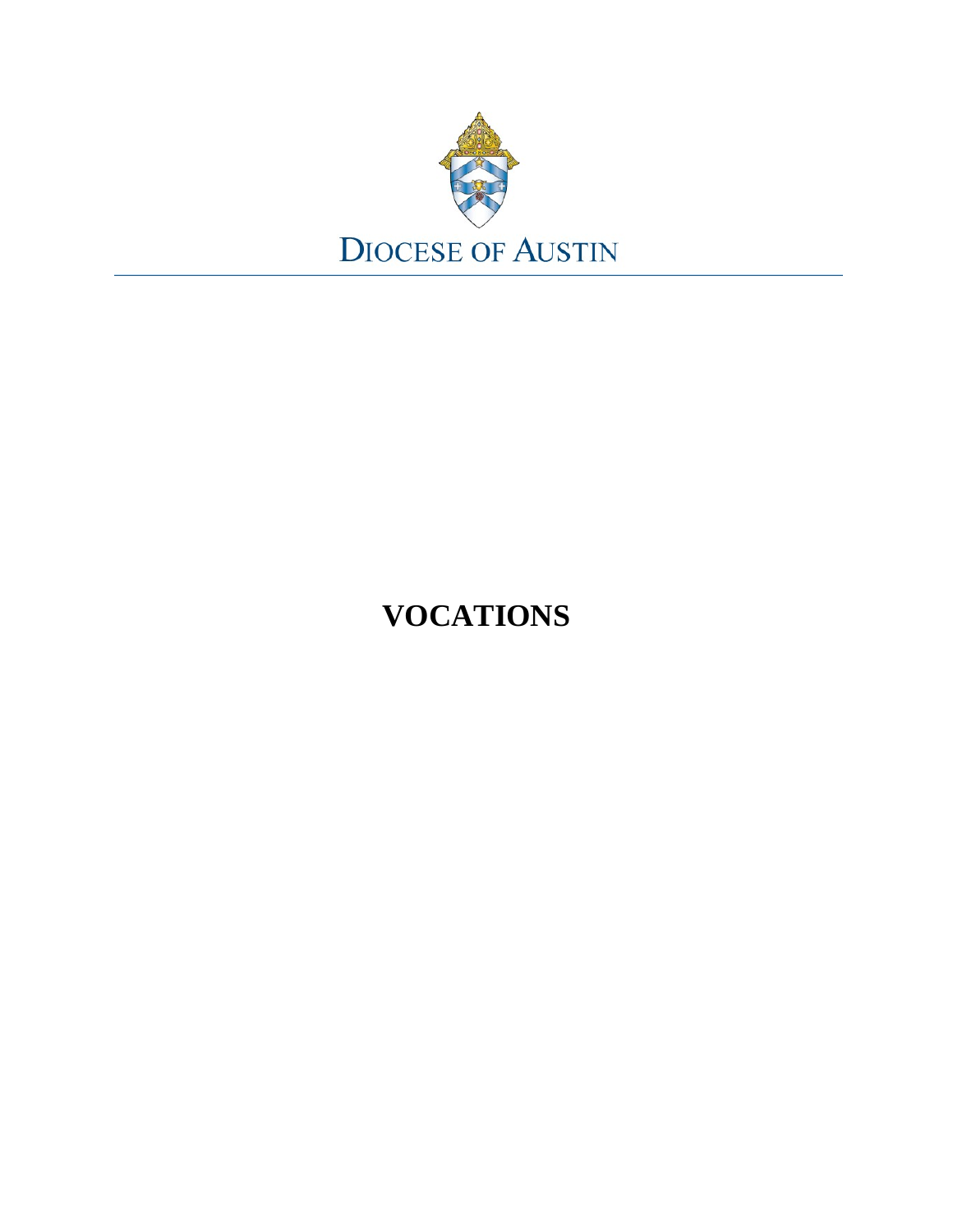

# **Mission Statement**

The mission of the Vocation Office is to foster a culture of vocations in the Diocese of Austin.

Goals of our mission include:

- I. Developing and supporting vocation awareness and education programs on diocesan, deanery, and parish levels
- II. Identifying and assessing applicants for the diocesan, priestly ministry
- III. Supporting the formation of seminarians for the Diocese of Austin until ordination
- IV. Encouraging all members of the Church in our shared task of identifying, inviting, and nourishing vocations
- V. Collaborating with vocation promotion groups, diocesan staff, parish vocation committees and contacts, Serra Clubs, Knights of Columbus, and Diocesan Councils of Catholic Women
- VI. Collaborating with other diocesan offices on projects of shared purpose
- VII. Networking with vocation directors of other dioceses and religious communities
- VIII. Pursuing the highest standards in carrying out the mission of the Vocation Office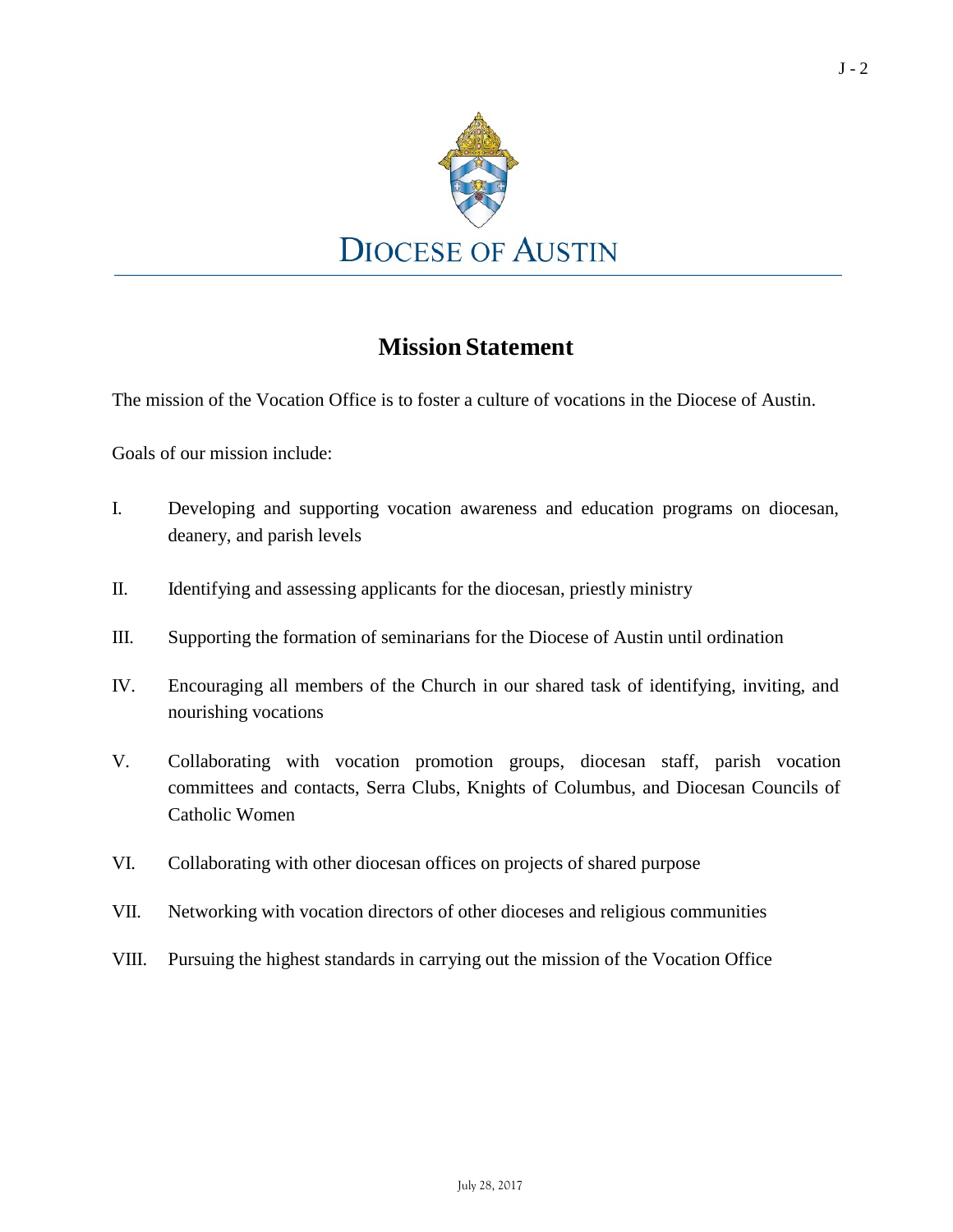

# **Vocation Discernment Events**

A variety of programs are offered by the Vocation Office to foster discernment of the priesthood and the religious life. Specific dates and more information on these events may be found on the calendar of the diocesan website at [www.austindiocese.org/vocation](http://www.austindiocese.org/vocation) and [www.austinvocations.com](http://www.austinvocations.com/)

- I. The vocation director is available to visit parishes and schools anywhere in the diocese to speak about vocations.
	- A. He can address parish and diocesan groups on topics related to the priesthood, religious life, discernment, and how to foster a vocation culture.
- II. There is also a Speakers' Bureau of priests, sisters, brothers, deacons, seminarians, and laity, all of whom are willing to address parishes and schools about vocations. The Speakers' Bureau list may be found on the Vocation Office website, a[t](http://www.austindiocese.org/vocation) [www.austindiocese.org/vocation a](http://www.austindiocese.org/vocation)nd [www.austinvocations.com](http://www.austinvocations.com/)
- III. The following descriptions are summaries of regular discernment opportunities sponsored by the Vocation Office:
	- A. Project Andrew

This annual event at St. Mary Cathedral is a program of vocation awareness and discernment for Catholic men (high school juniors to age forty-five (45)). The event focuses specifically on the call to the priesthood. The Bishop, priests, and seminarians typically attend.

- 1. The morning is dedicated to prayer and presentations on priesthood and seminary life. It includes Mass with the Bishop and lunch.
- 2. Other Project Andrew events are also scheduled regularly at campus ministry locations in the diocese.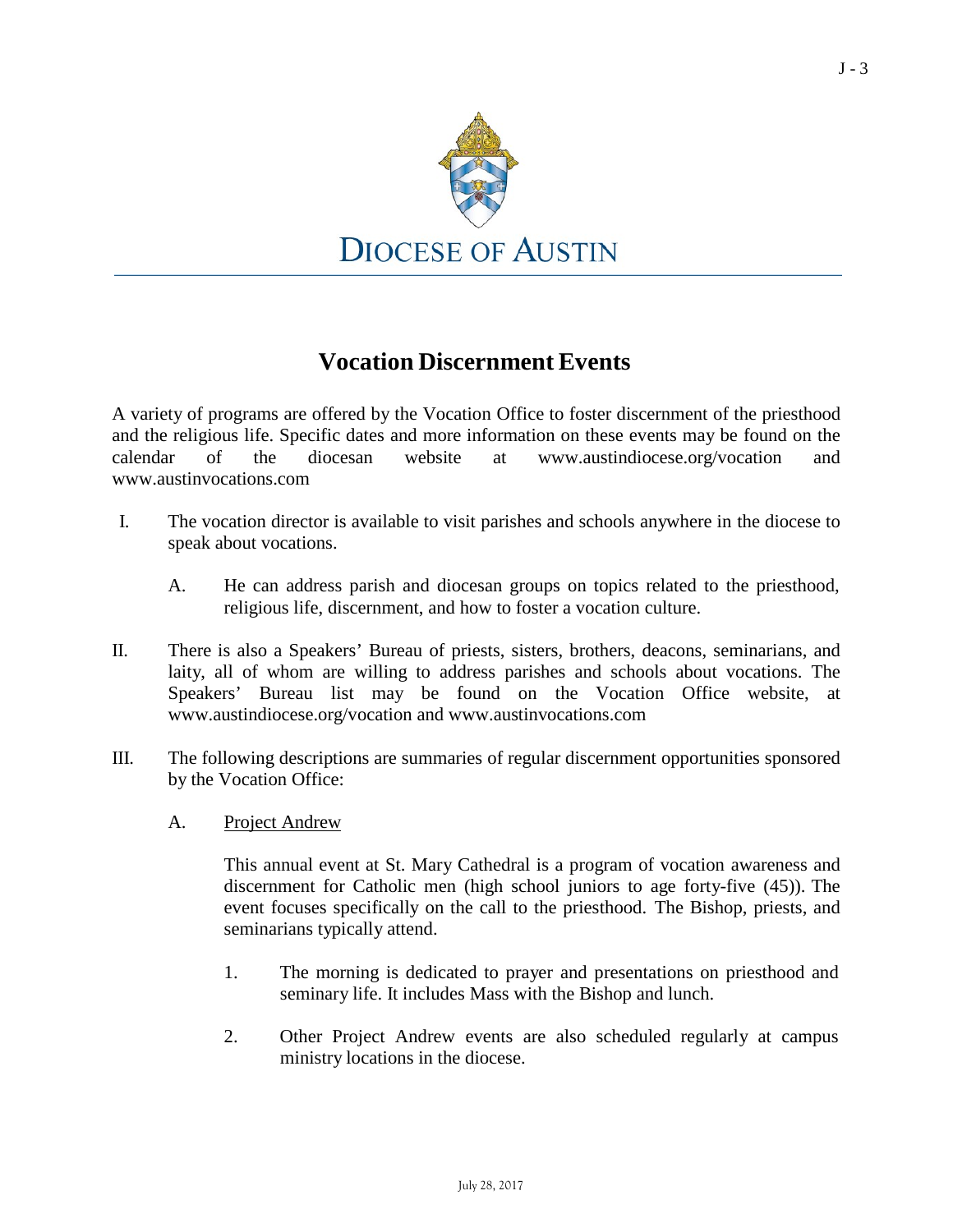# B. Discernment Dinners

Any single, Catholic man (age 18 or older) who is interested in discerning his vocation in life is invited to attend informal monthly dinners with others who are also considering the possibility of the seminary and the priesthood.

- 1. The evening includes dinner, evening prayer, and a discussion of aspects of discernment and priesthood.
- 2. This gathering is held at the Borromeo House, the diocesan discernment house in Austin.
- 3. Similar gatherings are held on a regular basis at St. Mary's Catholic Center in College Station.
- C. Speakers for Vocations

Priests, deacons, religious brothers and sisters, seminarians, as well as members of the laity, are available, as their schedules allow, to speak in parishes or schools on vocations, priesthood, ordained ministry, consecrated life, or about forming parish vocation committees.

- 1. For information regarding speakers, contact the Vocation Director
- D. Vocation Discernment Retreat for Men and Women (Separately)
	- 1. Annual retreats for single, Catholic adults women or men (ages 18 to 40) who are open to discern God's call to the priesthood or religious life.
	- 2. The weekend includes liturgies, presentations, listening sessions, prayer, community, and meals.
	- 3. For more information, visit the Vocation Office website a[t](http://www.austinvocations.com/) [www.austinvocations.com o](http://www.austinvocations.com/)r contact the Vocation Director.
	- 4. Quo Vadis (Latin for "where are you going?") is a two-day retreat designed to help young men in high school grow spiritually and allow them to think and pray about what God might be asking them to become.
		- a. The retreat is for incoming freshmen to incoming seniors throughout the Diocese of Austin.
		- b. Participants will have the opportunity to explore the themes of prayer, virtue, leadership, and discernment.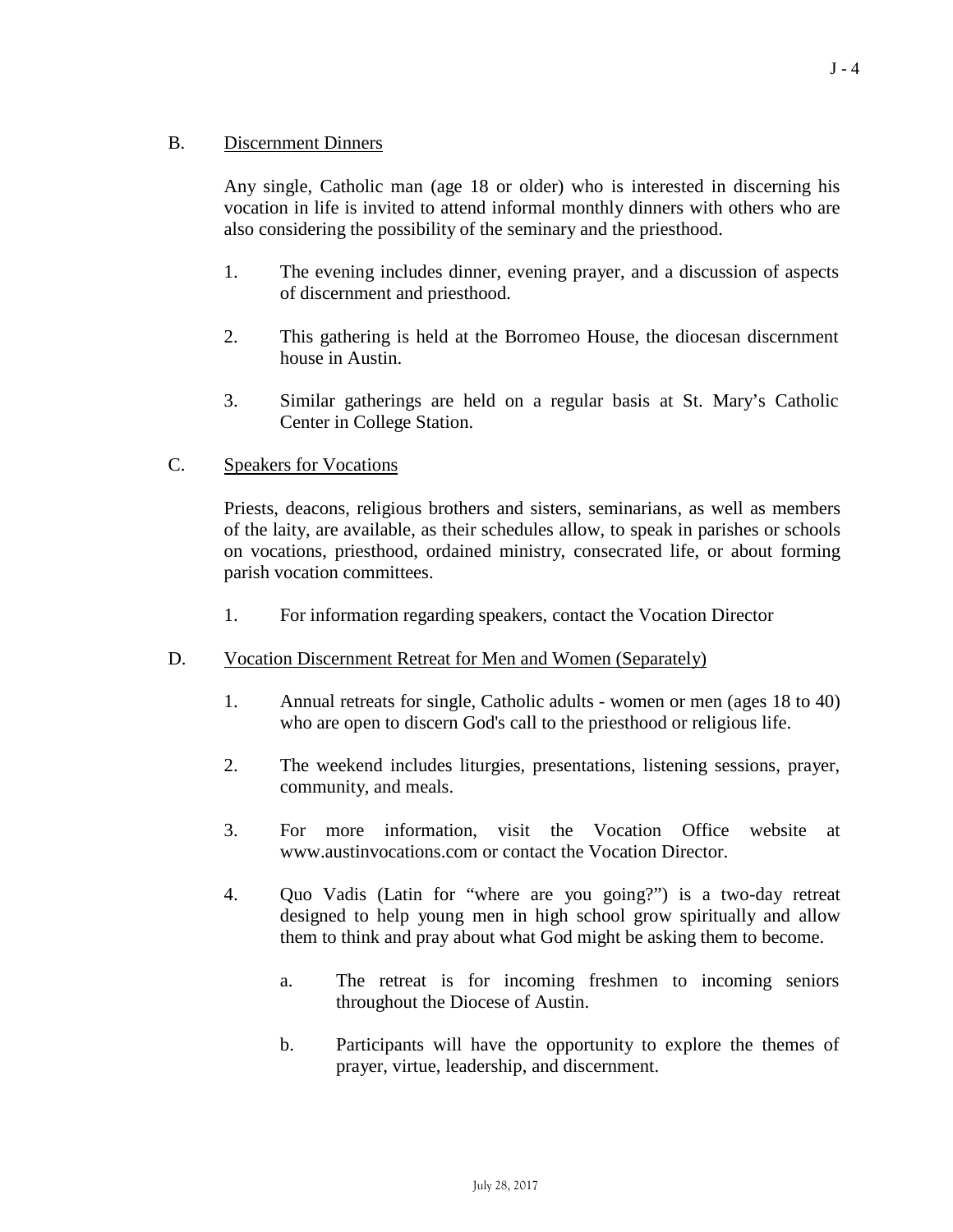- c. The retreat includes Mass, adoration, time for fun and recreation, and the opportunity to meet other young men, who are discerning their vocation.
- d. The retreat is staffed by seminarians and is sponsored by the Diocese of Austin Vocation Office.

#### E. Borromeo House

The Borromeo House is a house of discernment located in central Austin, near the campus of the University of Texas. It is sponsored by the Diocese of Austin for men who are either attending college classes or working and who are discerning the possibility of the priesthood in this diocese.

- 1. Residents of the Borromeo House agree to live a commitment to healthy community, participate in the prayer life of the house, share in house duties, pay a reasonable monthly rent, live a celibate lifestyle, see a spiritual director regularly, volunteer in a local parish, and attend the discernment activities held at the house.
- 2. For information about the program, contact the Vocation Director.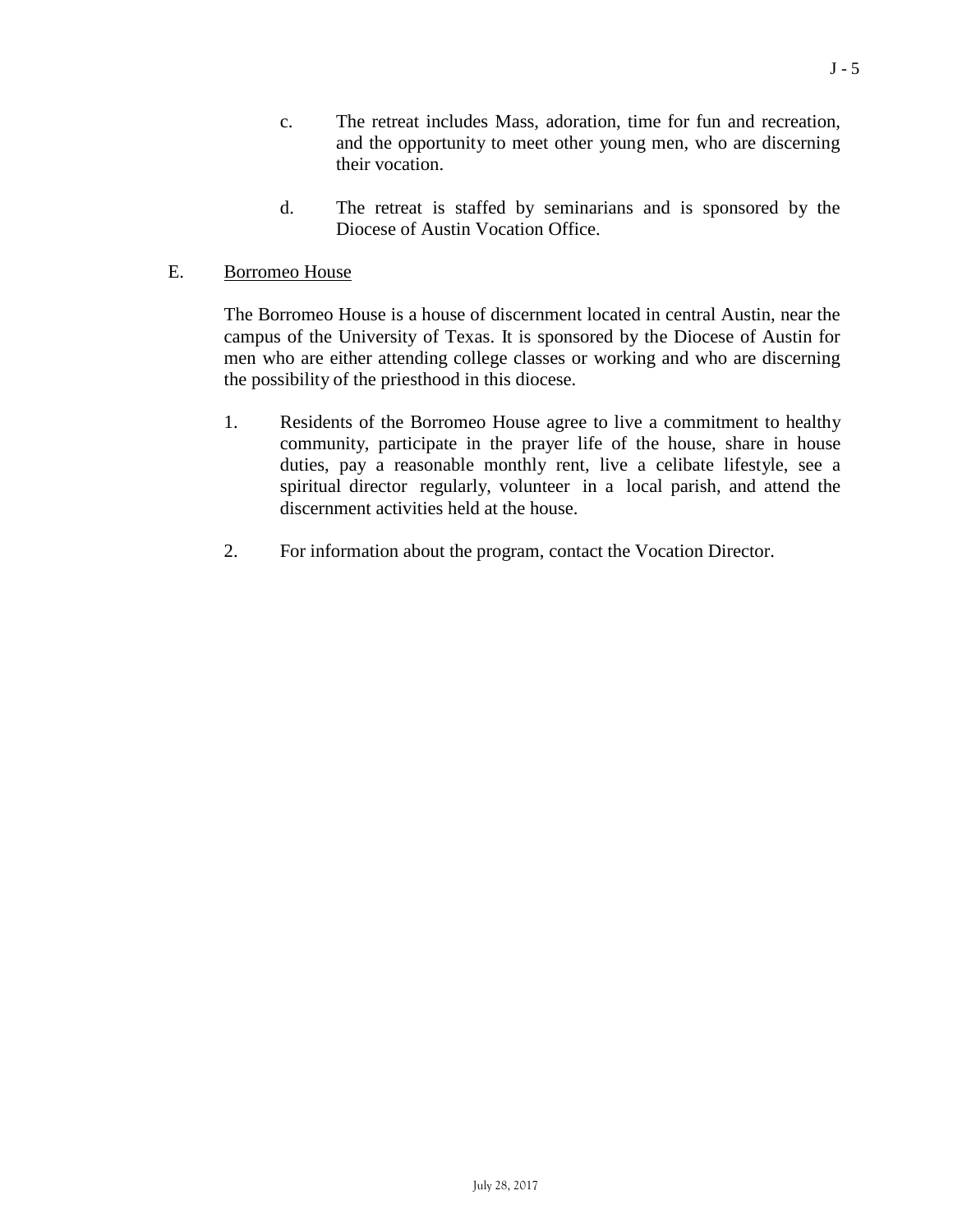

# **Seminarians**

The *Handbook for Seminarians* of the Diocese of Austin is a comprehensive policy manual regarding seminary formation. It is available from the Vocation Office.

The current list of seminarians and members of the Vocation Team are found in the annual directory of the Diocese of Austin, and on the Vocation Office website, a[t](http://www.austindiocese.org/vocations) [www.austindiocese.org/vocations a](http://www.austindiocese.org/vocations)nd [www.austinvocations.com](http://www.austinvocations.com/)

### I. Seminary Application Process

Applicants for the Diocese of Austin can begin the process of seminary application as they approach graduation from high school and up to the age of fifty (50).

A. Step I: Interview with the vocation director

The first step for an individual who desires to apply to become a seminarian of the diocese is to contact the Vocation Director who will meet with him for a series of interviews.

- B. Step II: Diocesan application packet
	- 1. After successful completion of the interview process, the prospective candidate will receive the diocesan application packet.
		- a. The packet includes an application, a guide for an autobiography, a list of all required documentation, Report Form for Medical History, Release Form, and Permission for Treatment or Emergency.
		- b. An electronic version of the Preliminary Questionnaire is available from the Vocation Office.
	- 2. It is not necessary that all supporting documentation be submitted at the same time.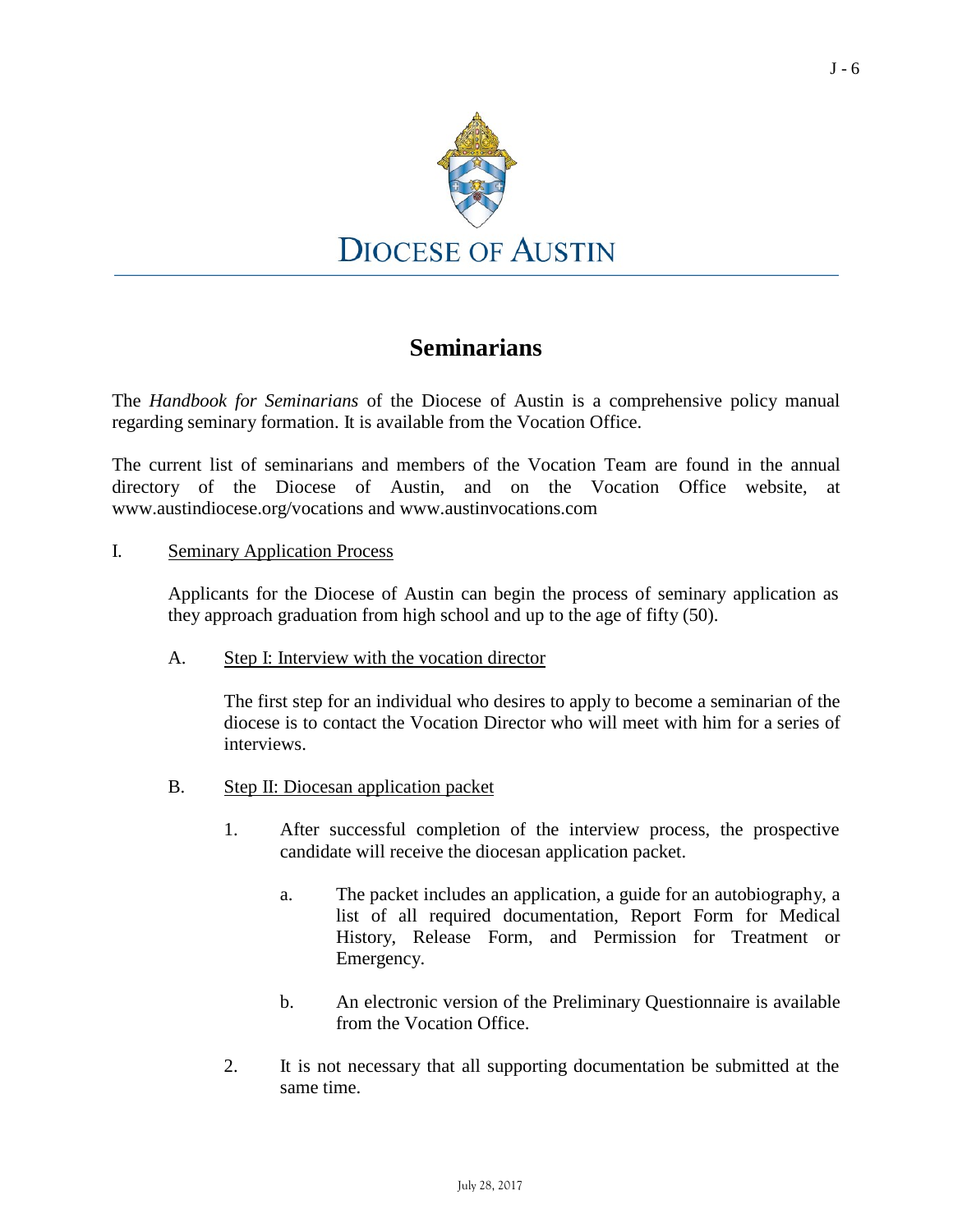# C. Step III: Psychological testing, medical testing, and background check

- 1. Psychological
	- a. The diocese and the seminary require a psychological profile for each prospective candidate.
		- i. The applicant is asked to meet with a psychologist for this evaluation. The purpose of the meeting is to obtain a psychological assessment of the applicant's ability to pursue a religious vocation.
	- b. Arrangements are made between the Vocation Office and a psychologist for the candidate to schedule an appointment for the required psychological testing.
		- i. The diocese pays for these services.
		- ii. Results from this testing become part of the prospective candidate's application file and are shared with the vocation director, the Bishop, and the seminary rector.
		- iii. The prospective candidate must sign a release in order for the report to be forwarded to the respective parties.
	- c. When the results of the testing are available, the psychologist will meet with the applicant to share the conclusions and insights.
- 2. Medical

The prospective candidate is responsible for making an appointment with his personal physician for a complete medical exam.

- A. The application packet includes the forms that need to be completed by the physician.
- B. This report includes lab work and an HIV test.
- 3. Background Check

The diocese will run a criminal background check on each candidate.

4. Ethics and Integrity in Ministry

The prospective candidate must attend a Protecting God's Children workshop and complete the on-line eApps application on the diocesan website [at www.austindiocese.org.](http://www.austindiocese.org/)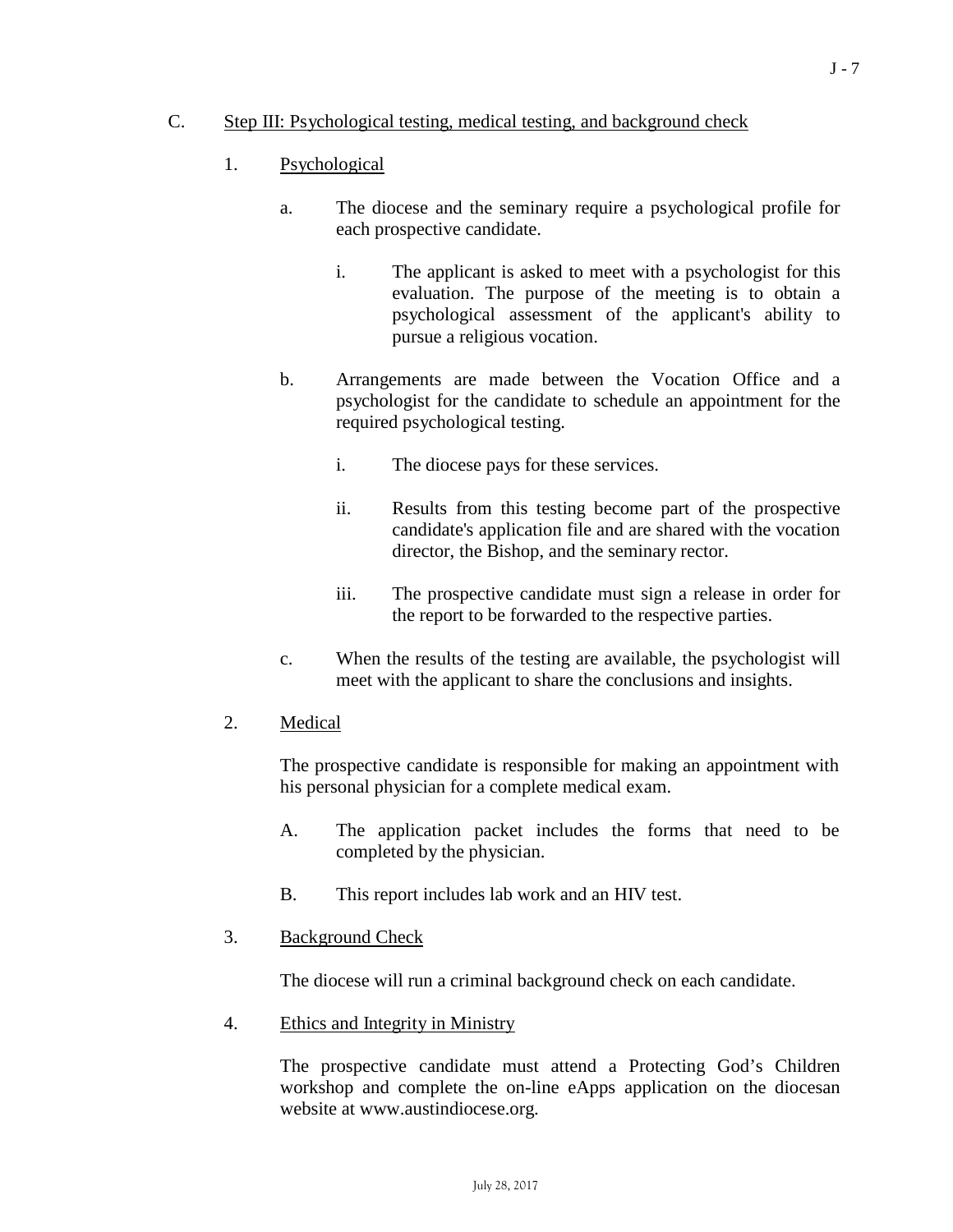#### D. Step IV: Acceptance by the Diocese

- 1. When all information is received, the vocation director and the Bishop review the application.
	- a. The Bishop makes the final decision regarding the applicant's acceptance as a seminarian for the Diocese of Austin and the decision will be communicated to the applicant as soon as possible.
- 2. The Bishop, in collaboration with the Vocation Team, assigns the applicant to one of the officially designated seminaries.
	- a. The vocation director provides the seminarian with an Admissions Application for the seminary.
- 3. The Rector of the seminary decides whether to accept the applicant into his seminary formation program.
- 4. Seminarians work with the vocation director to make the necessary financial arrangements to attend the seminary.
	- a. They are asked to pursue as much financial aid as possible.
	- b. Lack of money should not keep a man from attending the seminary.

### II. Process of Seminary Formation

- A. **Inquiry Stage** 
	- 1. When a man is considering the possibility of the priesthood, the first stage of his discernment process should be rooted in prayer, service, and the regular reception of the sacraments.
		- a. It is important that he be actively involved in a parish.
		- b. When he feels some inclination toward the priesthood, he should begin gathering information, spiritual direction, attending vocational discernment events, and spiritual reading.
		- c. It is helpful for him to talk with priests, family members, and friends. He then may contact the vocation director or any member of the Vocation Team of the diocese.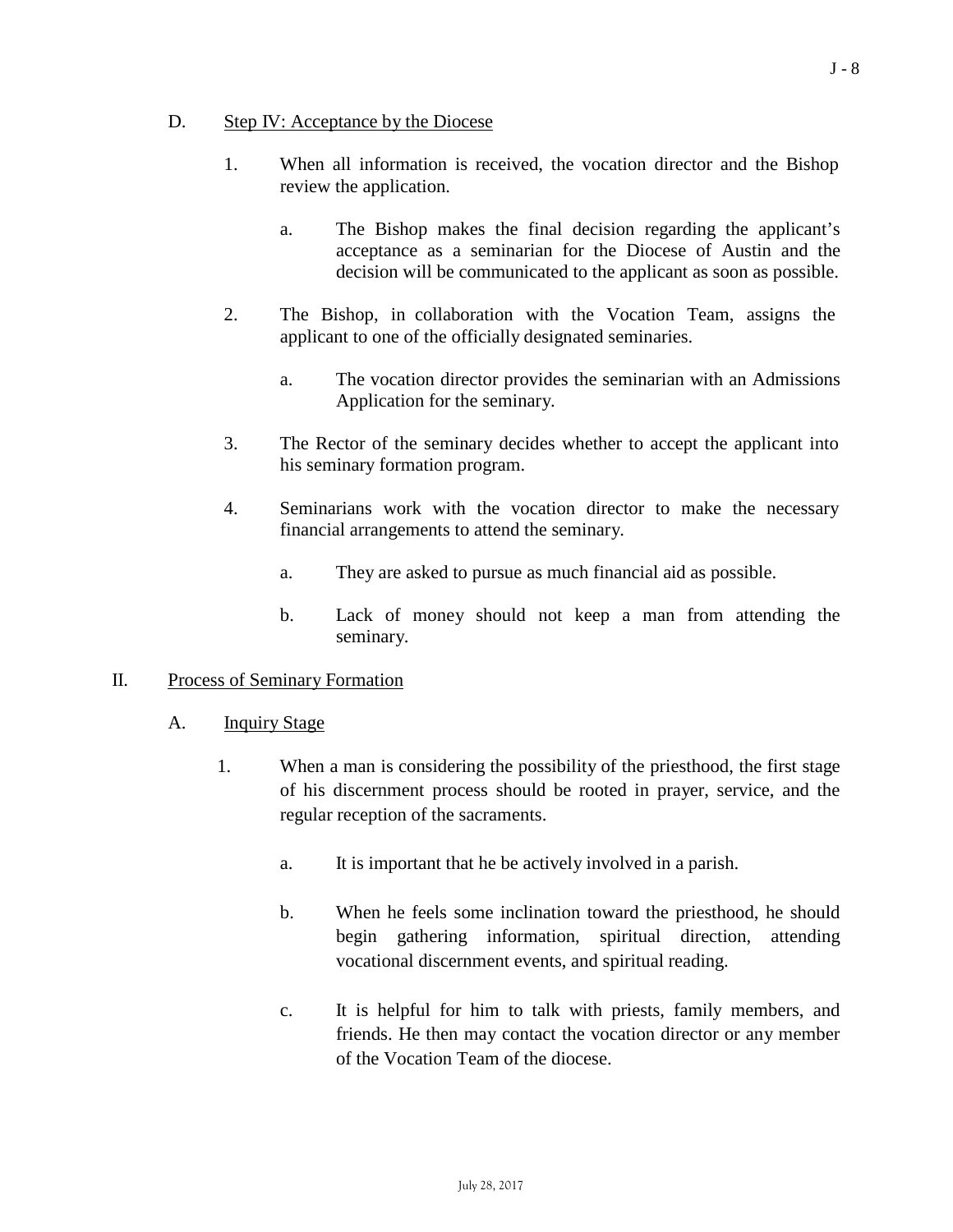- 2. The application process for the Diocese of Austin includes interviews with the vocation director, gathering documentation, sacramental records, academic transcripts, letters of recommendation, completing application forms, writing an autobiography, undergoing psychological testing, medical testing, and a criminal background check.
	- a. It may take several months to complete the application process.
- 3. No one has a right to be accepted into a program of priestly formation.
	- a. It is the responsibility of the diocesan Bishop to decide whether to accept an applicant.
	- b. After the Bishop accepts an applicant, he assigns him to one of the officially designated seminaries.
		- i. It is then the responsibility of the seminary Rector to decide whether to accept the applicant.
- 4. The Church speaks of four pillars of priestly formation: the human, the spiritual, the intellectual, and the pastoral. It is this focus that sets seminary formation apart from other kinds of education programs.
- 5. A man does not have to be certain of his vocation before entering the seminary. Actually, the seminary is a place for thorough discernment and clarification of his vocation.
	- a. The careful discernment of his vocation is carried out both by the seminarian himself and by the Church.
- 6. The following is a brief overview of the seminary formation process used by the Diocese of Austin. A man may enter the program at different levels, depending on his background.
	- a. College
		- i. While in a college seminary, the seminarian usually works on an undergraduate degree in liberal arts with a major or minor in Philosophy (I, II, III, and IV College).
		- ii. He may begin as a freshman in college, or he may transfer into the college program from another college or university.
		- iii. Time: Up to four (4) years at a seminary college.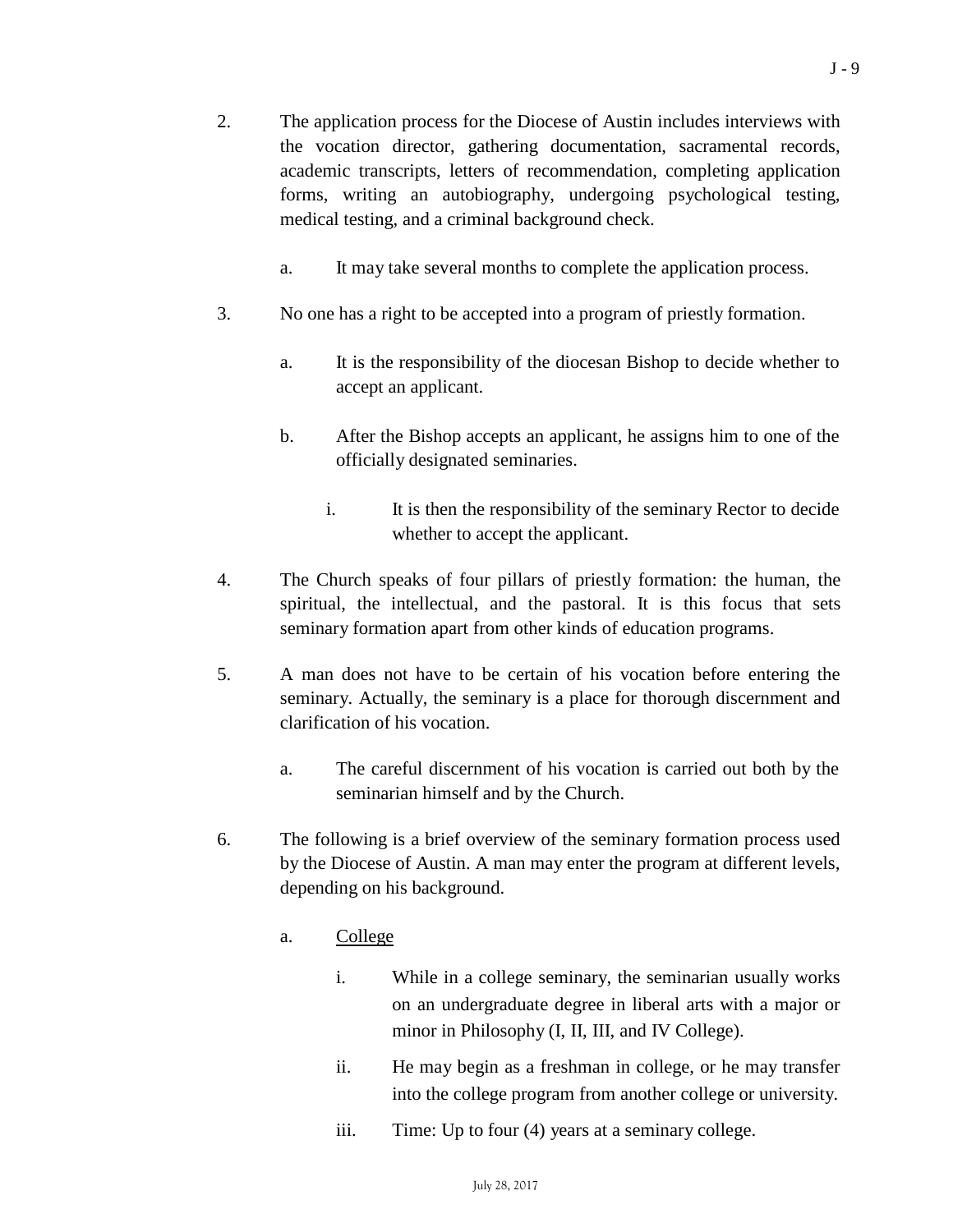iv. Commitment: The college seminary helps a man to grow as a person with good communication, relationship, and leadership skills. He deepens his life of prayer as a disciple of Jesus Christ, attending daily Mass, morning and evening prayer, and spiritual direction. College seminary focuses on the growth of the total person.

# b. Pre-Theology

For a seminary candidate who has already completed his undergraduate degree prior to entering seminary, a Pre-Theology Program is available.

- i. Time: Two (2) years at a seminary
- ii. Commitment: The seminarian more deeply continues his discernment and prayer life while completing thirty (30) credit hours of required undergraduate courses in Philosophy, as well as twelve (12) credit hours of undergraduate courses in Theology

# c. I and II Theology

A seminarian begins his graduate theological studies, which include the study of Scripture, teachings of the Church, spirituality, pastoral theology, moral theology and Christian ethics, and many other aspects of the Church's traditions.

- i. Time: Two years at a seminary
- ii. Commitment: During this time, the seminarian continues to commit himself to a program of human, spiritual, intellectual, and pastoral growth. He is also installed into the Ministries of reader and acolyte in preparation for ministry of the Word and sacrament.

# d. Pastoral Year

The pastoral year provides the seminarian an opportunity to understand and experience practical, day-to-day activities of ordained ministers.

i. Time: One-year internship in a parish of the Diocese of Austin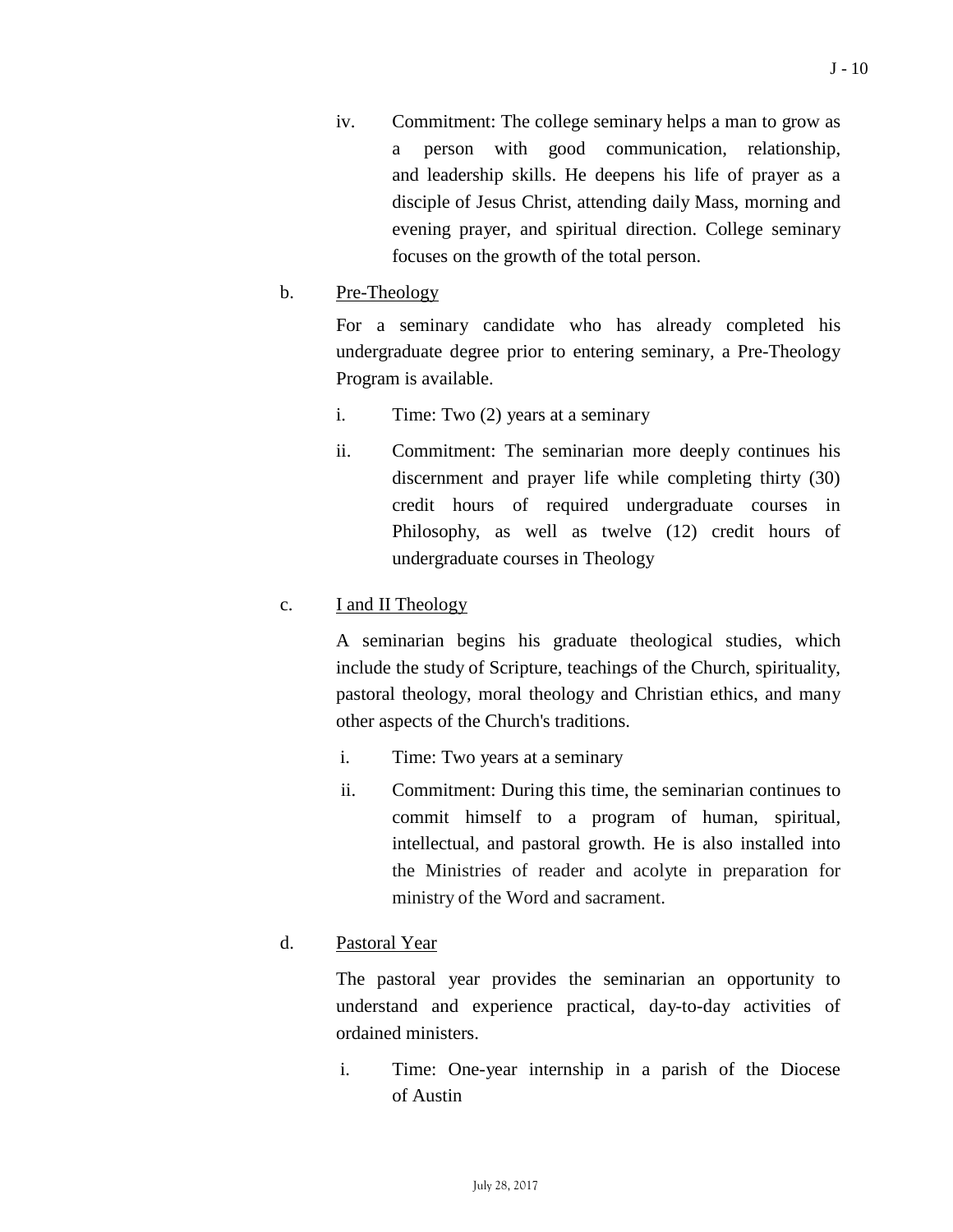ii. Commitment: The pastoral year enhances a seminarian's educational experience and exposes him to the joys and struggles of parish life. He is involved in a variety of experiences including interaction with pastoral staff and the community, leading prayer, and service in various liturgical roles.

# e. **III** Theology

After the pastoral year, the student returns to the seminary to resume full-time academic studies.

i. Time: One (1) year

# f. Transitional Diaconate

In the summer after III Theology, if the Bishop calls him to Orders, a seminarian is ordained to the transitional diaconate where he makes promises of celibacy, prayer, and obedience to the Bishop of Austin and his successors.

# g. IV Theology

A transitional deacon resumes his full-time graduate theological studies at the seminary.

- i. Time: One year
- ii. Commitment: He completes the Masters of Divinity degree (M.Div.). During this year, he also serves as a deacon on some weekends in a parish of the Diocese of Austin.

# h. Ordination to the Priesthood

In the summer after completing IV Theology, the man is ordained by the Bishop of Austin, and he begins his first assignment as a priest.

# i. Ongoing Formation

To enrich the lives and ministries of priests, God invites continual transformation across a lifetime, through continuing education and integration of their priestly identity and ministry.

i. Time: A lifetime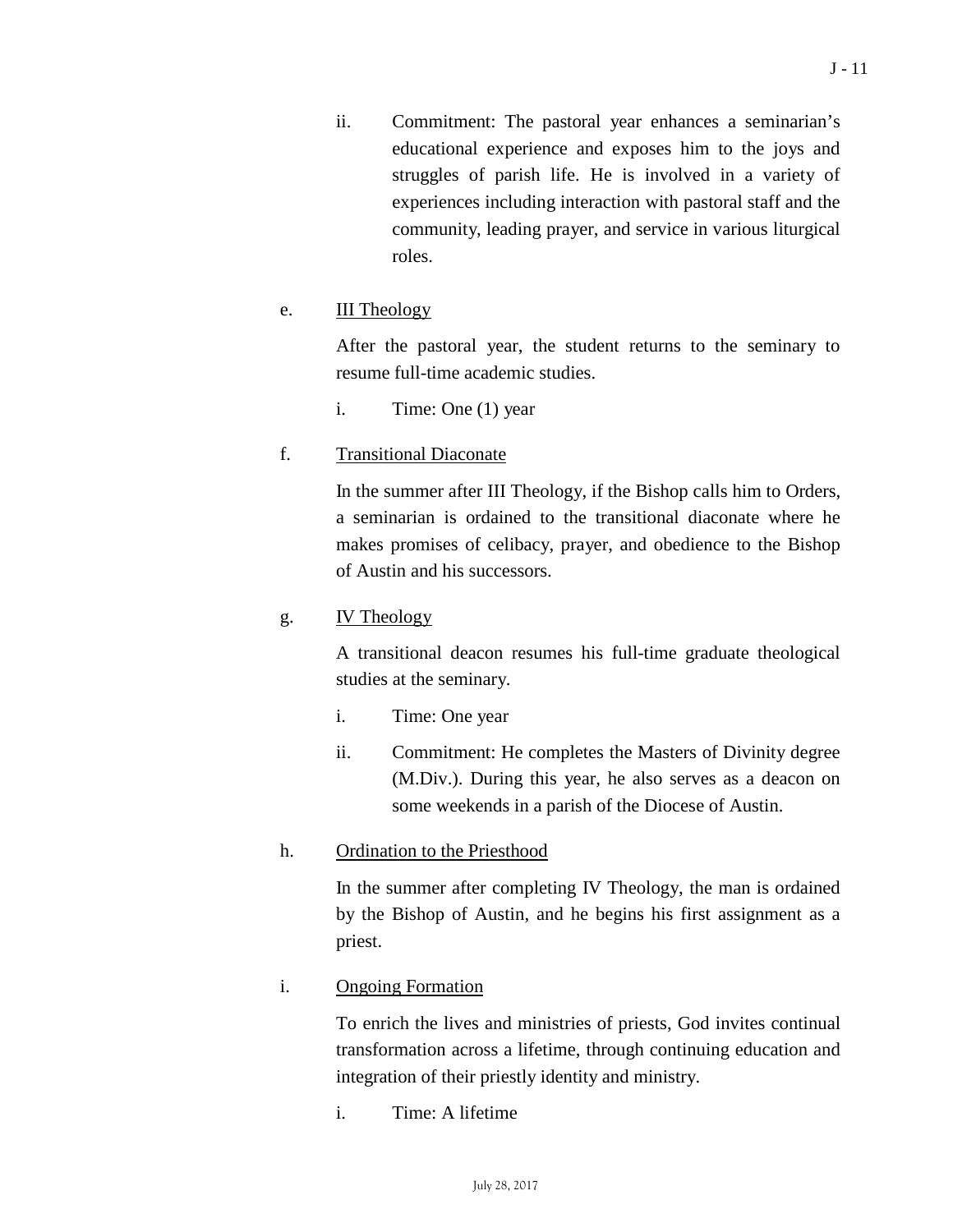- A. Every year, every parish in the diocese is to have a seminarian of the Diocese of Austin speak after Communion at all the Masses on a given weekend.
	- 1. The Vocation Office assigns the seminarians to the parishes on an annual basis.
- B. The purpose of these visits is to help deepen the bond between our seminarians and the people of our diocese, to give our seminarians more opportunities to practice public speaking, to foster more vocations, and to give our people hope in the future of our Church.
- C. Through this program, each seminarian gradually becomes familiar with the various parts of the diocese, with a variety of parishes, and with many different priests.
- D. The date of the visit is to be determined by the pastor in consultation with the assigned seminarian.
	- 1. Visits may take place at any time during the calendar year, depending on the schedule of the parish and the seminary formation programs.
- E. The seminarian speaks after Communion for no more than five (5) minutes at each Sunday Mass and at the Saturday Vigil.
	- 1. Talks may include his vocation story, a description of life in the seminary, a request for prayers, and gratitude for parishioners' support.
- F. As much as possible, these assignments take into account the seminarians' language capability.
	- 1. When scheduling the weekend visit, the pastor should discuss with the seminarian what languages are used in the various Masses and what language the seminarian will use.
- G. Seminarians are asked to wear regular clothes, rather than liturgical garb, and to sit in the congregation during the Mass.
	- 1. It is suggested that they wear their Diocese of Austin shirt to help identify them.
- H. Seminarians who are deacons may be invited to preach the homily and include their vocation reflections.
	- 1. Transitional deacons may wear the Roman collar, and they may be invited to serve as deacon in some or all of the Masses.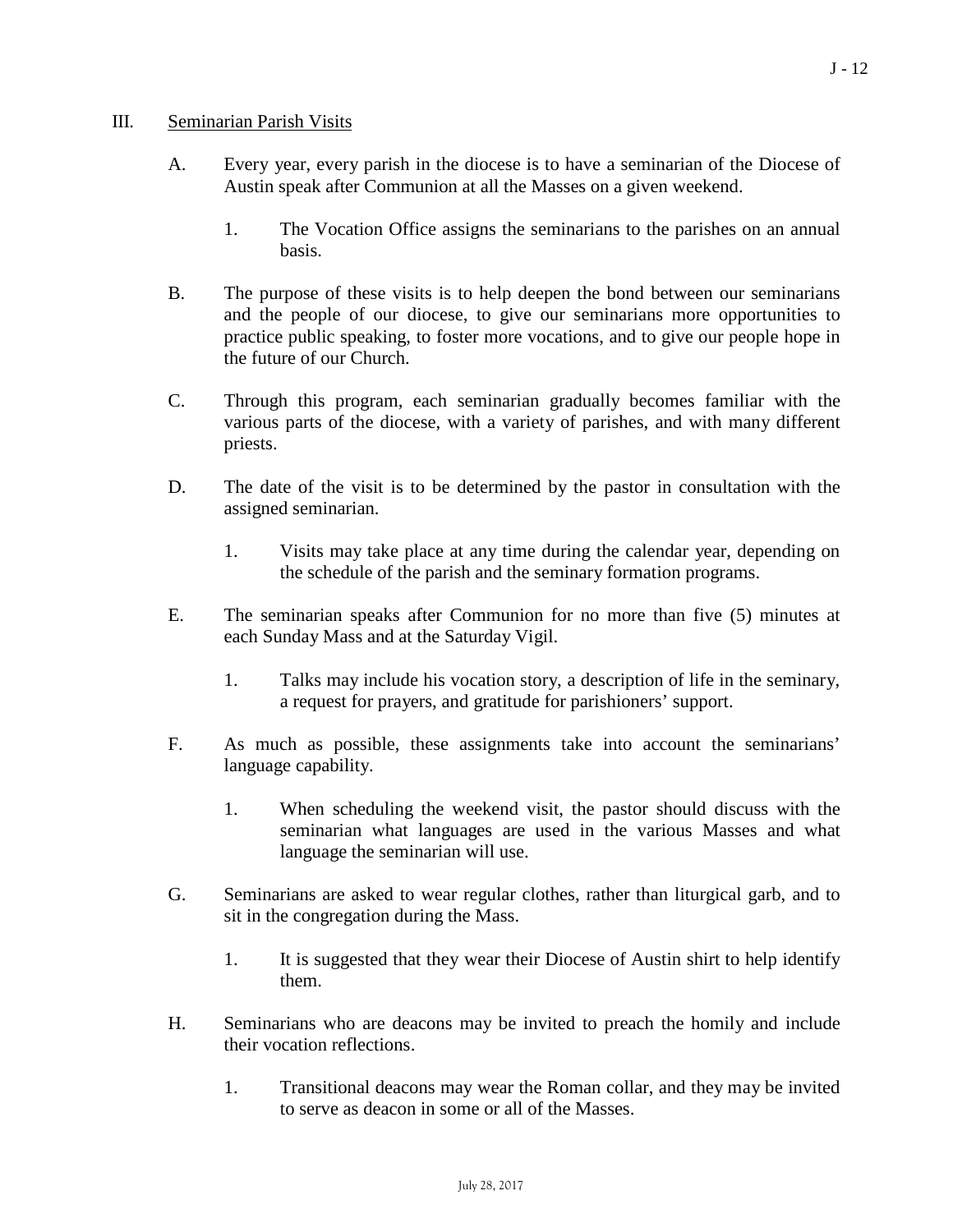- I. It is beneficial on the same weekend of the visit that the seminarian also be invited to visit other parish events, such as youth gatherings, religious education classes, or adult formation programs.
- J. Each parish should provide food and lodging for the seminarian during his visit, preferably at the rectory, if possible.
	- 1. Transportation costs are covered by the Vocation Office.

### IV. Seminarian Summer Ministry

The summer ministry of seminarians for the Diocese of Austin is designed to be a learning experience for the seminarian, the pastor, and the parish.

- A. It is hoped that the pastor would take on the additional role of being a mentor for the seminarian, sharing with the young man his own pastoral experiences and reflections.
- B. Goals
	- 1. To provide practical experience in the formation of seminarians

Summer ministry provides an opportunity for seminarians to understand and experience practical day-to-day activities of ordained priests.

- a. Each seminarian is expected to be involved in a variety of experiences during his summer within the parish.
- b. It is suggested that he meet with the pastor and together set a list of goals to be achieved during the summer.
- c. It is hoped that regular discussion between the seminarian and the pastor will aid in the growth of the seminarian's pastoral skills.
- 2. To develop an identification with the diocese

Since there is not a seminary within the diocese, special effort must be made to know the diocese and the priests who serve here.

- a. Summer ministry enables the seminarians to learn diocesan procedures, experience parish life, and get to know priests with whom they may be working.
- b. At the same time, the priests of the diocese can offer to the seminarians true witness of the priestly ministry, sound relationships, and lasting friendships, which are important for vocational perseverance.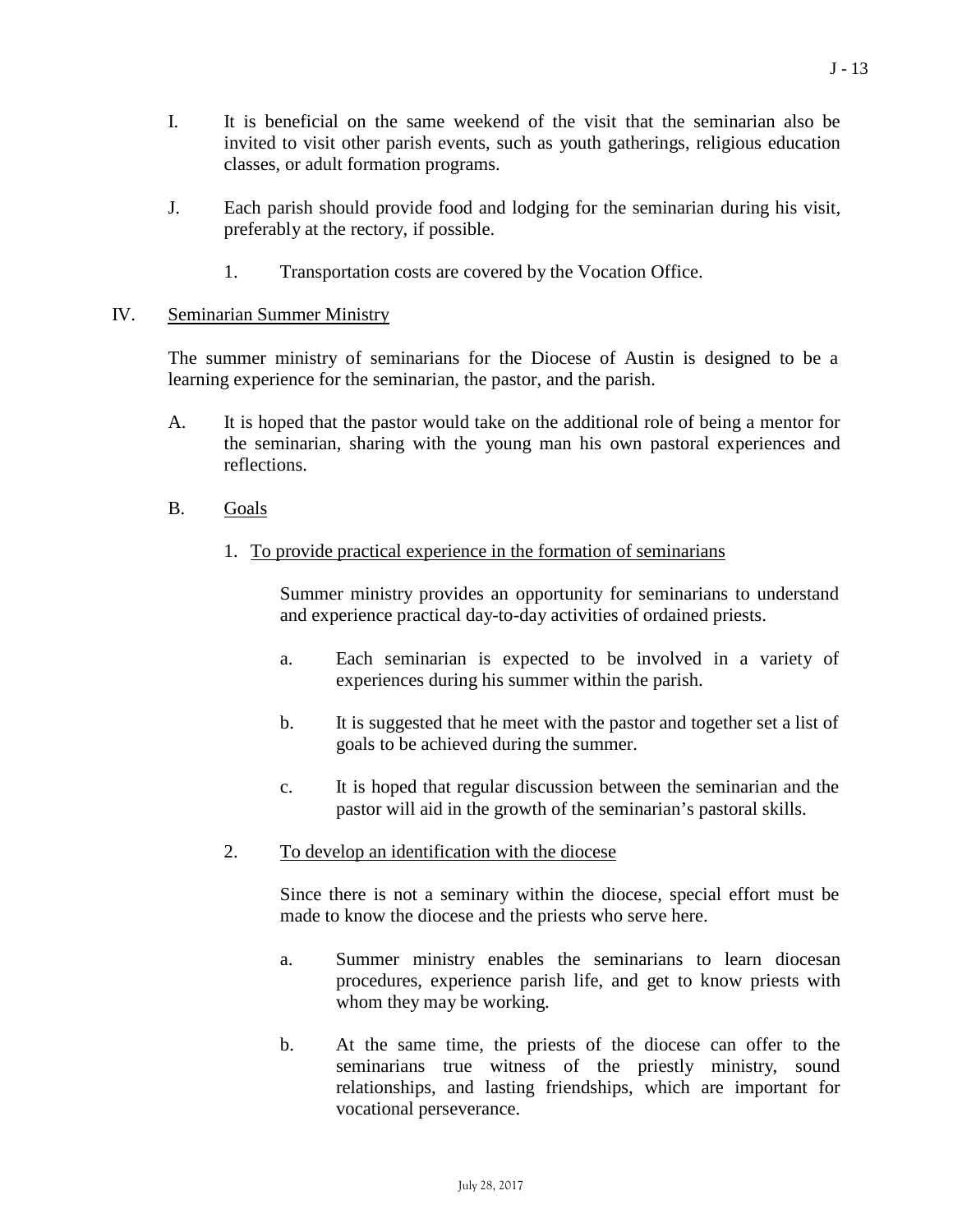- c. This is also the opportunity for the seminarians to be part of a parish team and, thus, grow through professional relationships and concrete experience.
- 3. To provide lay people with motivation to promote vocations to the priesthood

By getting to know a seminarian personally, many in the parish family will be encouraged to assume more responsibility in promoting priestly vocations.

4. To provide an opportunity for young men in the parishes to meet and talk with a seminarian

This will enable our young people to realize what seminarians are like and how they prepare for priestly ministry. This contact can be an inspiration for some young men to consider the priestly vocation for themselves.

5. To provide an atmosphere for the evaluation of a seminarian's pastoral skills

In each parish where a seminarian is placed for the summer, the pastor will be the direct supervisor of the seminarian.

### C. Expectations

- 1. Financial Support
	- a. The seminarian is giving his full-time commitment to the parish in lieu of other gainful employment.
	- b. Each parish is expected to provide room, board, mileage, and to pay the seminarian according to the current scale provided by the Vocation Office.

### 2. Mentoring

- a. The seminarian's pastor should provide the seminarian with some orientation about the parish and how it functions.
- b. Likewise, he should provide ongoing reflection and mentoring.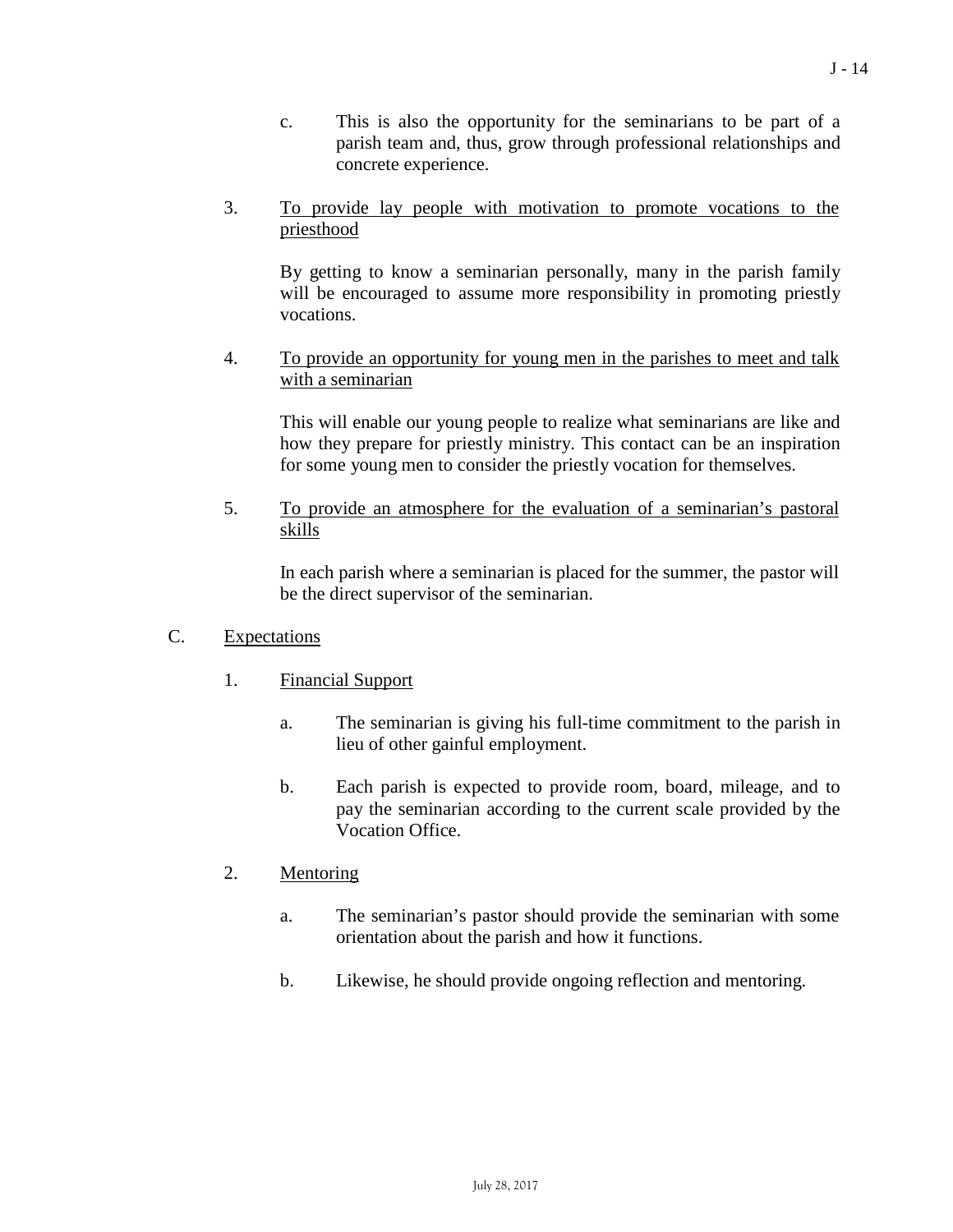# 3. Spiritual Life

The process of a seminarian's spiritual formation and growth does not cease during his time away from the seminary. *The Decree on Priestly Formation* notes that "the entire training of students should be oriented to the formation of true shepherds of souls after the model of Our Lord Jesus Christ, teacher, priest and shepherd."

- a. Therefore, during the summer months the seminarian is expected to continue the spiritual life begun under the seminary's spiritual formation program and to live up to the expectations of that spiritual formation.
- b. The seminarian should regularly seek the advice and counsel of a priest-adviser during the summer months, attend Mass, receive the sacraments on a regular basis, and live an honorable, celibate lifestyle appropriate to one preparing for the priesthood.
- 4. Vacation
	- a. It is essential that each seminarian have two (2) weeks of vacation at some point in the summer.
	- b. Also, each seminarian will be expected to be present at the annual summer Seminarian Convocation in August.
- 5. Evaluation

At the end of the summer, a brief written evaluation is to be completed by the seminarian's pastor and submitted to the Vocation Office.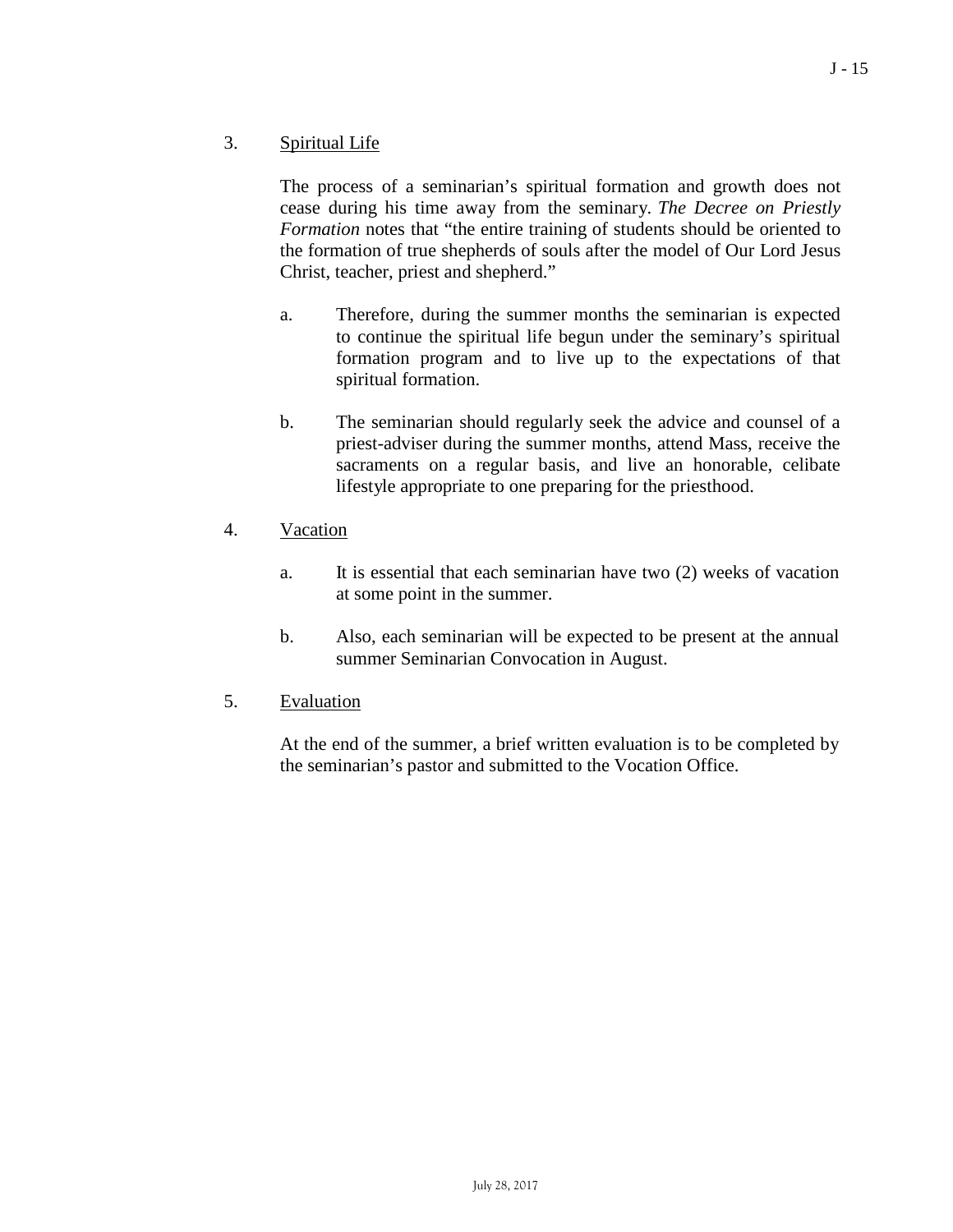

# **Parish Vocation Committees**

- <span id="page-15-0"></span>I. The Purpose of a Parish Vocation Committee<sup>[1](#page-15-0)</sup>
	- A. The purpose of the Parish Vocation Committee is to inspire and assist the parish community in fulfilling its mission of fostering vocations, especially to ordained ministry and religious life.
	- B. The committee educates parishioners in ways of fostering vocations, provides them with resources and opportunities, and coordinates the parish prayer and programs for vocation awareness and discernment.
	- C. The committee identifies, invites, and supports individual candidates for ordained ministry and religious life.
	- D. Committee members strive to be vocation ministers themselves, making themselves available to young people, in order to promote vocation awareness within potential candidates and to support their vocational discernment.
	- E. The Parish Vocation Committee is responsible to, and reports regularly to, the pastor.
		- 1. It collaborates with the youth minister and other leaders of youth programs (e.g. coordinator of altar servers, director of religious education, etc.).
		- 2. It communicates with and works with the vocation directors of local religious communities and the Vocation Office.
	- F. The Parish Vocation Committee develops short-term and long-term objectives and strategies for a growing vocation ministry in the parish.
	- G. The Parish Vocation Committee works within the parish policies and procedures.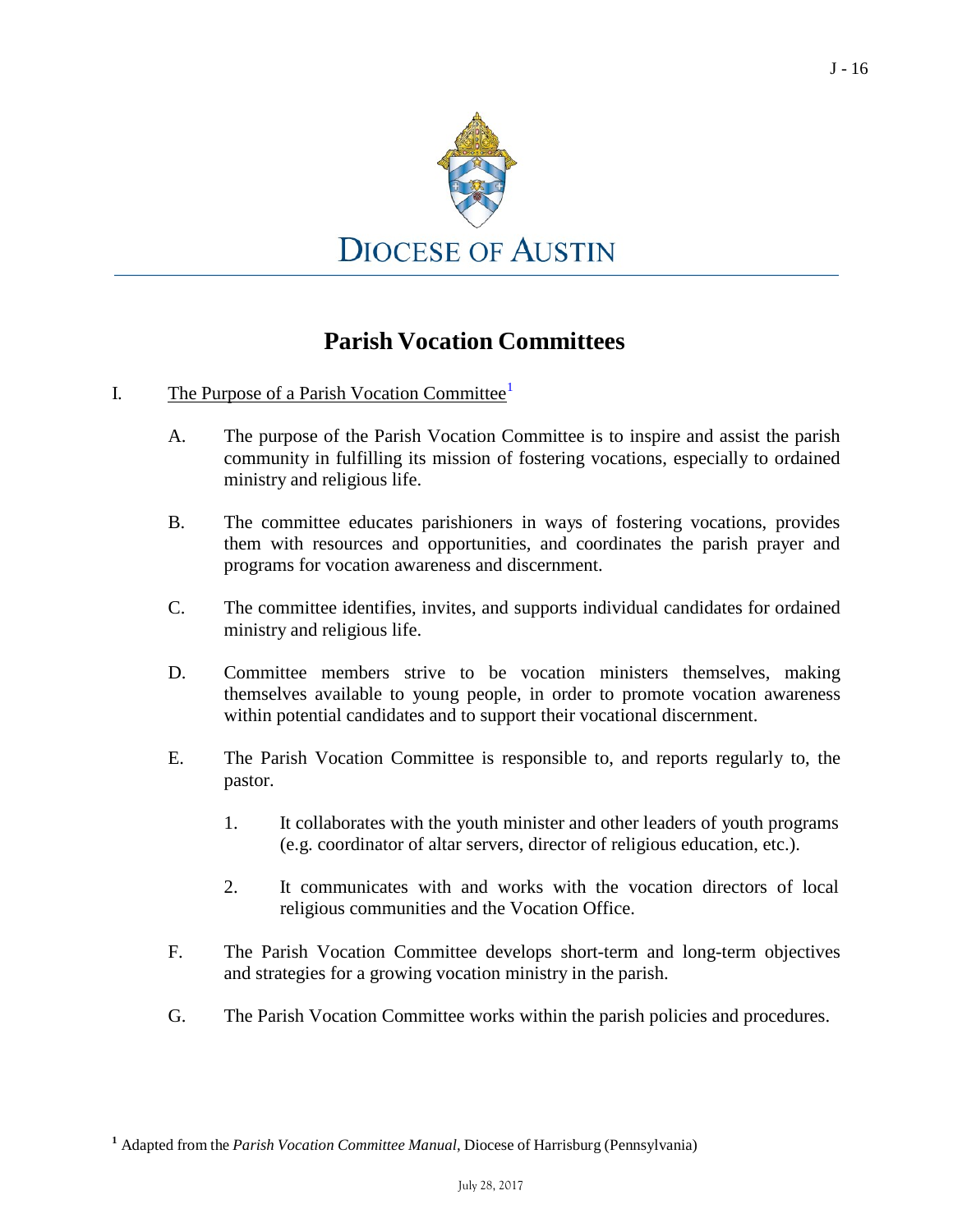- H. The Parish Vocation Committee respects the nature of vocational discernment.
	- 1. The goal is always to enable each person to follow the call of the Spirit in his/her own life.
	- 2. The important work of encouraging young people to consider the vocations of ordained ministry or religious life is an effort to help them in this process of discernment.
- I. The wishes of candidates for privacy and confidentiality are to be respected in all cases.
- J. The committee is to educate itself about vocation ministry.
- K. The committee will review existing lists of vocation activities available from the Vocation Office and the vocation offices of religious communities of men and women who serve in the diocese.
	- 1. They will develop a cohesive and realistic plan for promoting, encouraging, and calling forth vocations to the priesthood and religious life.

### II. How to Form a Parish Vocation Committee

*I wish to draw the attention of the People of God especially to the specific role of the parishes, together with the contribution of the family, towards the promotion of vocations. The fostering of vocations cannot be considered a marginal activity, but must be incorporated fully into the life and activity of the community.*

> Pope John Paul II 1986 World Day of Prayer for Vocations

- A. The parish is the heart of Catholic community life today. Vocations to priesthood and religious life will emerge from vibrant parishes if parishioners are kept aware of vocations. An effective way for parishes to foster vocations is through a Parish Vocation Committee.
- B. Starting
	- 1. First, make an appointment to meet with the pastor to discuss formation of a Parish Vocation Committee.
		- a. It is important that in your meeting with him you come to a shared vision of the committee's role in the parish and the type of programs the committee should develop.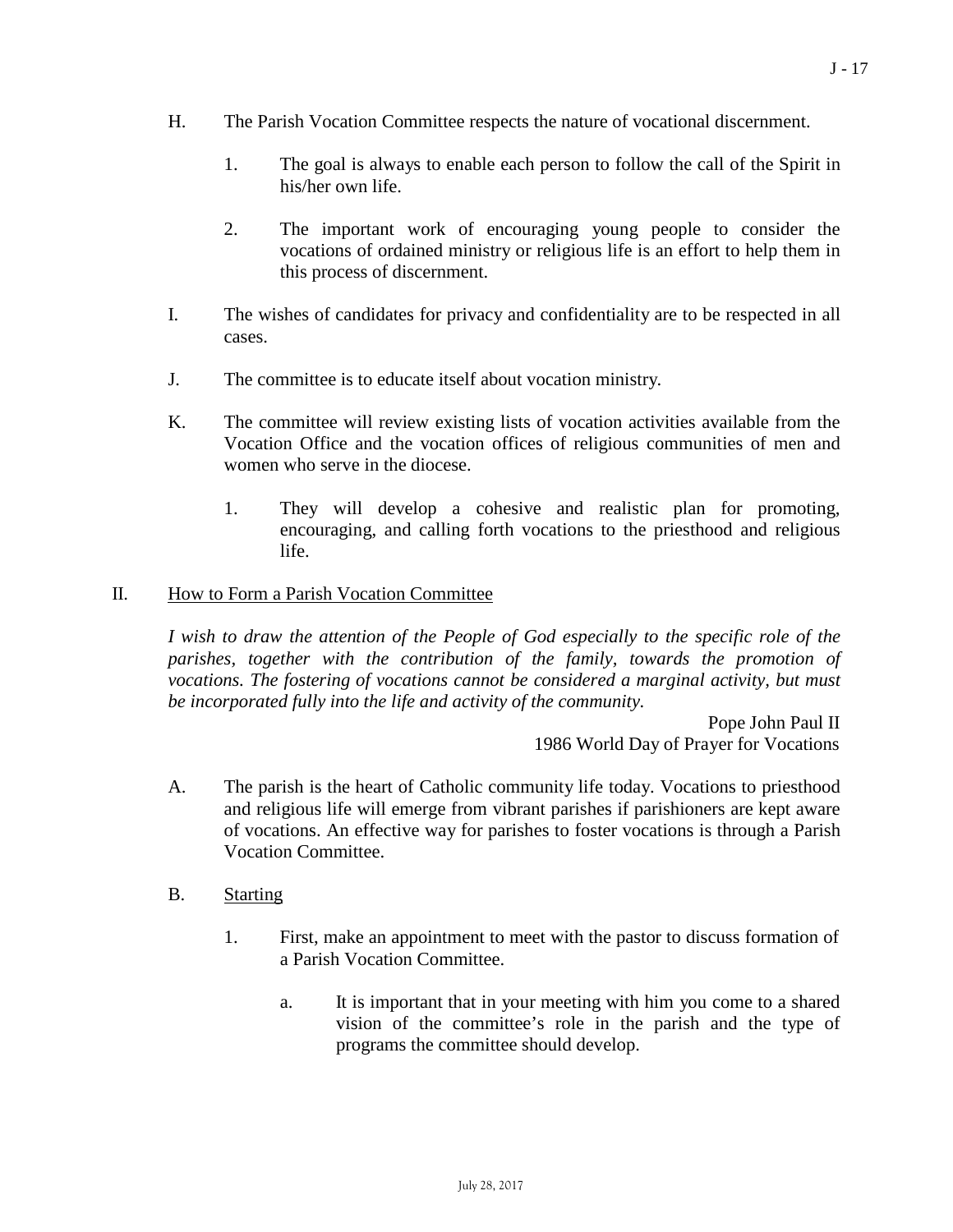- 2. Compile a list of parishioners the two of you believe would be interested and would work well on the committee.
	- a. A suggested number of members is eight (8) to twelve (12), depending on the size of the parish.
	- b. It is valuable to have a wide variety of parishioners (e.g., priests, lay and religious, married couples, senior citizens, and youth) to ensure that the plan touches all members of the parish family.
	- c. Parents are important partners in any parish.
- 3. Do not forget teachers in the parish school, the youth minister, seminarians or novices, or anyone who may have a special interest in vocations.
- 4. Personally invite these "prospects" to attend an organizational meeting.
	- a. At the first meeting, set goals and a definite calendar of activities.
	- b. Keep in mind that besides sponsoring activities on vocations, the committee members also should keep abreast of developments in the theology of call and vocation ministries.

### C. Role of Individual Committee Members

Once the committee is formed, the role of each member may evolve. These guidelines are suggestions to help the committee get formed.

- 1. Chair
	- a. An initial chair may be selected who will help define the mission and goals of the committee.
	- b. Once a chair is selected, he/she assumes leadership of the committee, calls the meetings, assigns various responsibilities, reports to the pastor and/or Pastoral Council, and serves as a liaison with the diocesan Vocation Office.
- 2. Priest/Deacon/Religious

Act as resource persons for committee members, provide support for committee members, and be present for some events.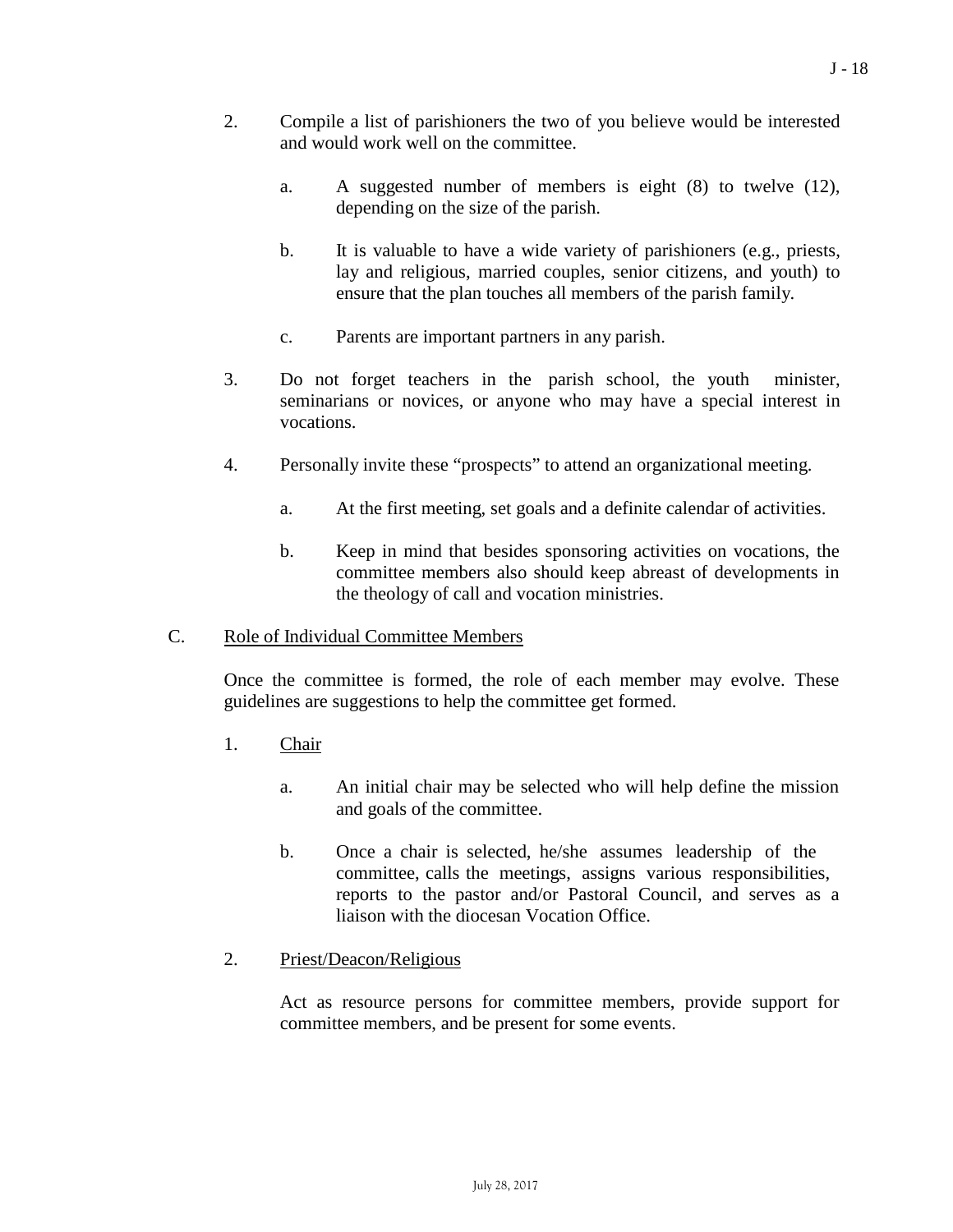### 3. Vocation Committee Member

Volunteers for various activities sponsored by the vocation committee, provides feedback regarding activities, and prays for vocations from the parish community.

#### 4. Meetings

It is suggested that at least four (4) meetings be held each year, depending on the activity of the Parish Vocation Committee.

- a. An agenda and meeting format may be helpful.
- b. Since prayer is an integral part of the vocation committee's work, the meetings may include a brief prayer service or these can be held apart from the regular planning meetings.

#### D. Planning Activities

Through prayer, reflection, and discussion, the committee can best determine how to promote vocations in their parish. The type of activities that the committee plans depends on the number of members and the character of the parish. The following are some suggestions:

- 1. See that literature on vocations is available in the church vestibule and parish library.
- 2. Encourage parishioners to pray for vocations.
	- a. Sponsor a 31 Club (information available from Serra International).
	- b. Ask to have a prayer for vocations prayed during the General Intercessions in Mass.
	- c. Provide vocation prayer cards in the church.
	- d. Ask the priests to devote one Mass a month to vocations (some parishes do this during months with five Sundays.)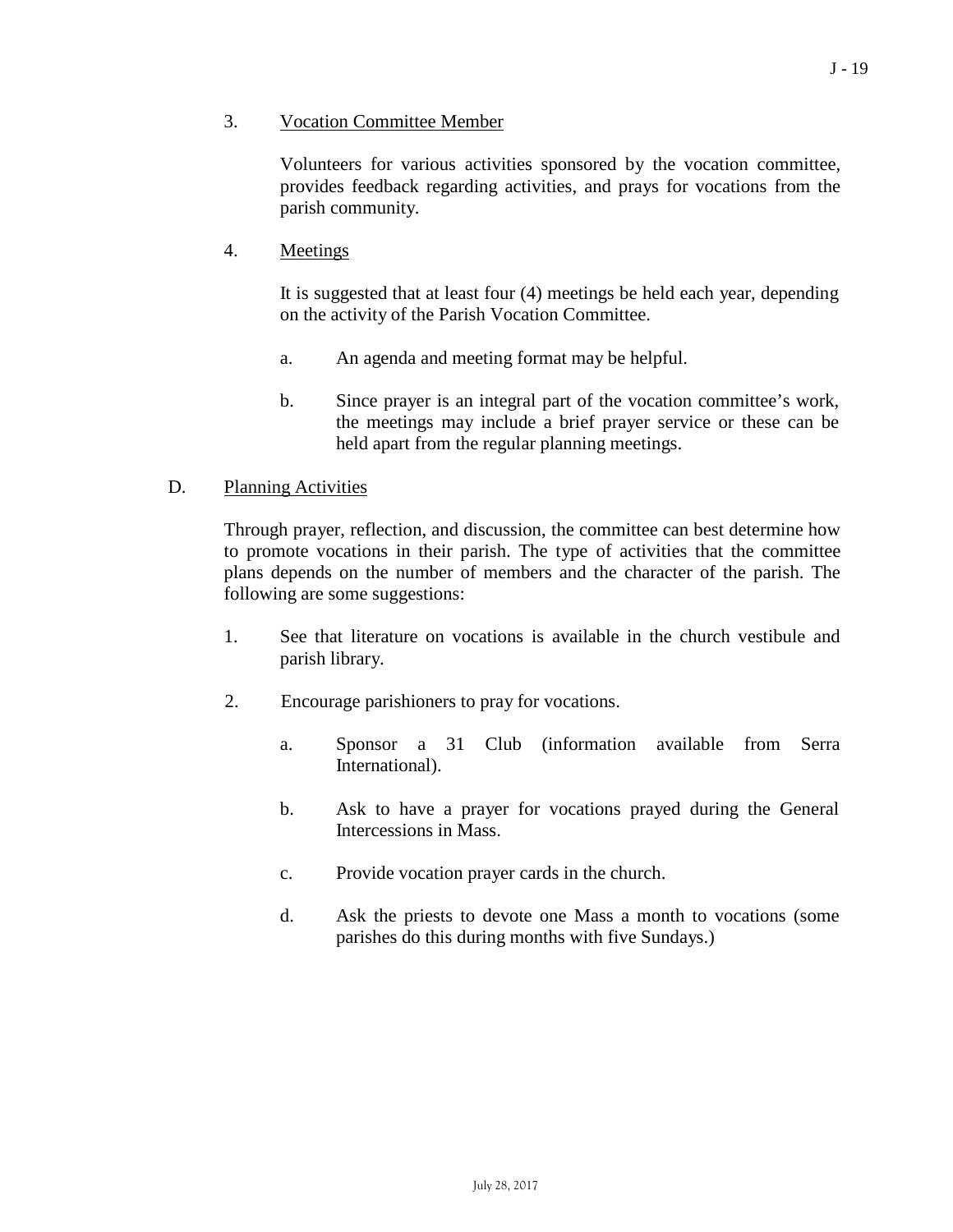- 3. Develop a system for parishioners to show support for any seminarians or novices in the parish.
	- a. Some parishes send "care packages," birthday or greeting cards to seminarians around holidays or exam times, etc.
	- b. Besides being a nice boost for the seminarians, this type of project develops a unique sense of community support for vocations in the parish.
- 4. Sponsor a parish poster or essay contest on vocations.
- 5. Work with the parish school or religious education program to organize activities for young people during National Vocation Awareness Week, World Day of Prayer for Vocations, and any career days.
- 6. Appoint a committee member to be a liaison with each parish committee, to keep vocation concerns on the mind of every committee.
	- a. This is especially important for committees on liturgy, religious education, altar servers, and youth ministry.
- 7. Submit to the parish bulletin editor brief narratives of upcoming vocation events sponsored by the committee, religious communities, or the diocesan Vocation Office.
- 8. Host a visit by the diocesan vocation director to the parish vocation committee.

### E. Helpful Resources

- 2. The parish vocation committee's best resource is the diocesan Vocation Office.
- 3. Whether your parish has a Vocation Committee or a vocation liaison, you should submit a current contact form to the Vocation Office.
	- a. Those forms are included in this Pastoral Manual.

*"We are living in the period of the sowing, the Word of God seems but a word, almost nothing, but take heart, this Word carries life within it! And it bears fruit!"*

*Pope Benedict XVI*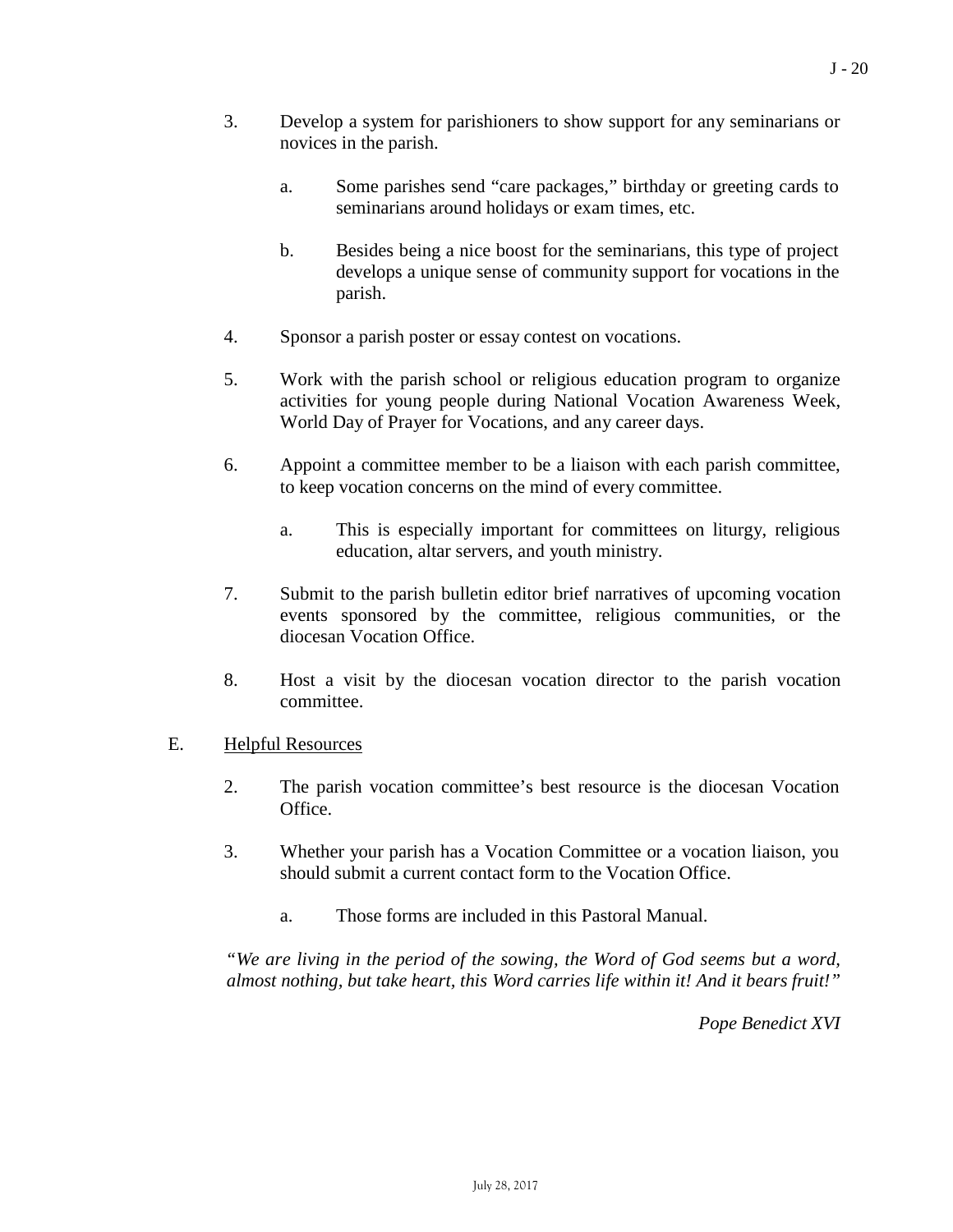# III. What They Can Do In the Parish

### A. Vocation Prayer

- 1. Family prayer for vocations
- 2. The vocation cross
- 3. The vocation chalice
- 4. Parish "31" club
- 5. Prayer cards
- 6. Diocesan Mass for vocations
- 7. Parish vocation celebrations
- 8. Prayers of the faithful

# B. Vocation Awareness

- 1. Vocation posters
- 2. Vocation brochures
- 3. Vocation pamphlets
- 4. Vocation inserts in parish bulletin
- 5. Vocation homilies
- 6. World day of prayer for vocations

## C. Vocation Education

- 1. Classroom vocation presentations
- 2. Vocation articles in parish bulletin
- 3. Adult education on vocation topics
- 4. Question box on priesthood, diaconate, and religious life
- 5. Vocation presentations to parents and single adults
- 6. Altar server programs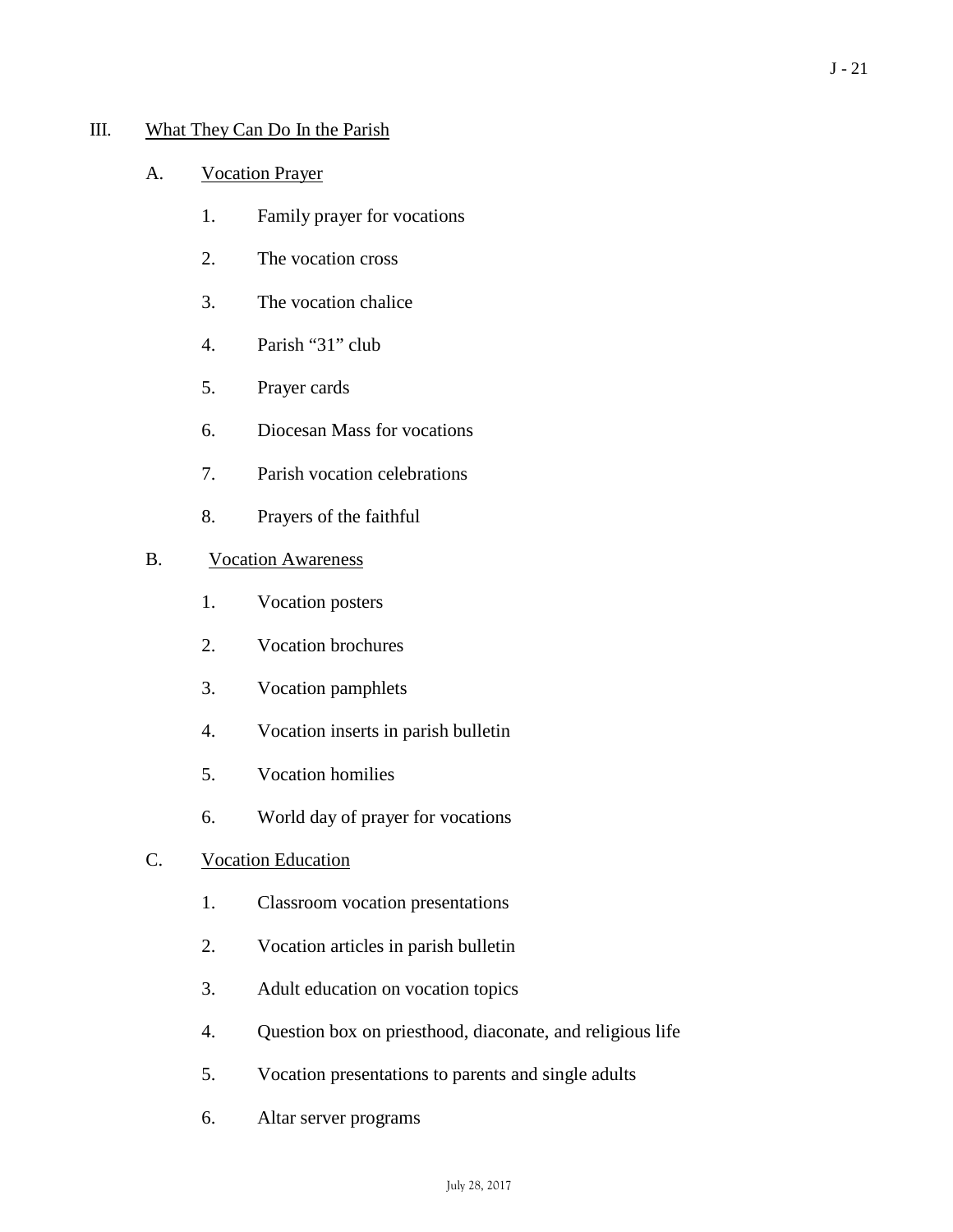7. Scout programs

### D. Vocation Invitation

- 1. Parish-wide "Called by Name" project
- 2. Invitational process in classrooms, in small groups, or individually

# E. Vocation Support

- 1. Support vocation promotion events of the diocese
- 2. Birthday and anniversary remembrances for priests, deacons, brothers, and sisters
- 3. Sponsorship of jubilee celebrations for those in priesthood and religious life
- 4. Appreciation programs for priests, deacons, brothers, and sisters
- 5. "Support your seminarian" programs

# IV. Qualities and Characteristics of Prospective Priesthood Candidates<sup>[2](#page-21-0)</sup>

- A. Has an awareness of God's presence
- B. Has a personal relationship with God
- C. Prayer as an important and vital part of his life
- D. Is involved in his local parish or faith community
- E. Has a desire to serve others and make a difference in people's lives
- F. Is motivated by the mission of Jesus Christ and has the ability to articulate it
- G. Is willing to sacrifice personally for the service of the Gospel and the Church
- H. Is approachable

<span id="page-21-0"></span><sup>2</sup> Adapted from the Appendix to the program materials for the *Priestly Life and Vocation Summit: Fishers of Men*, USCCB Committee on Vocations and Committee on Priestly Life and Ministry, October 2005.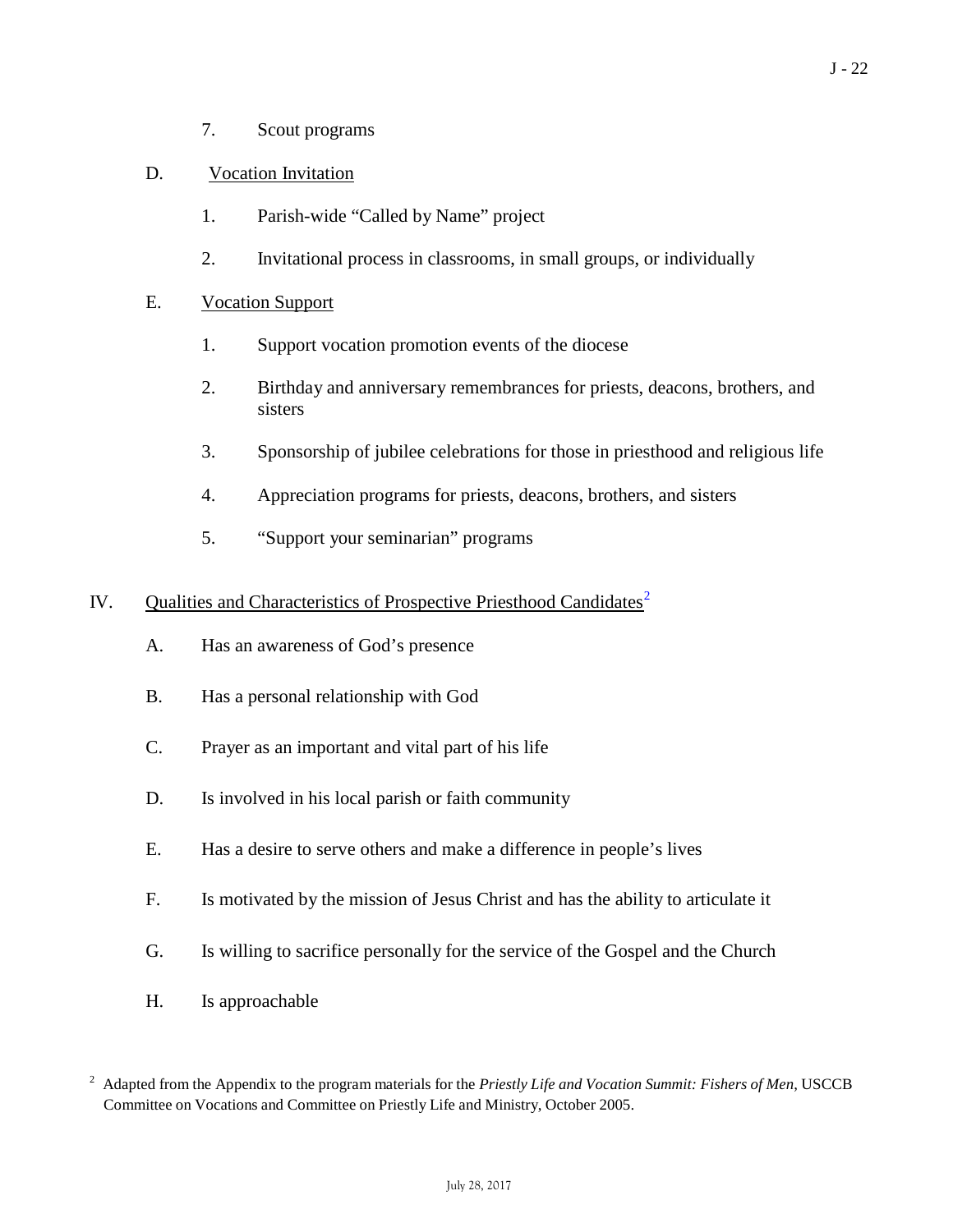- I. Is psychologically and socially mature
- J. Has shown the capacity and evidence of living a chaste celibate life
- K. Has the ability to collaborate with women and men
- L. Takes initiative and assumes responsibility for his actions
- M. Recognizes the importance of the Church and the role of the Church as teacher
- N. Possesses the skills of self-mastery and discipline
- O. Has healthy relationships with men, women, and children
- P. Has common sense, good physical and emotional health
- Q. Is capable of undertaking studies in philosophy and theology
- R. Recognizes the need both to give and accept support from others
- S. Possesses a keen sense of empathy
- T. Has leadership skills
- U. Receives regularly the Catholic sacraments
- V. Has the ability to nurture another person's growth
- W. Is open to and respectful of all people, including those different from himself
- X. Is a person of integrity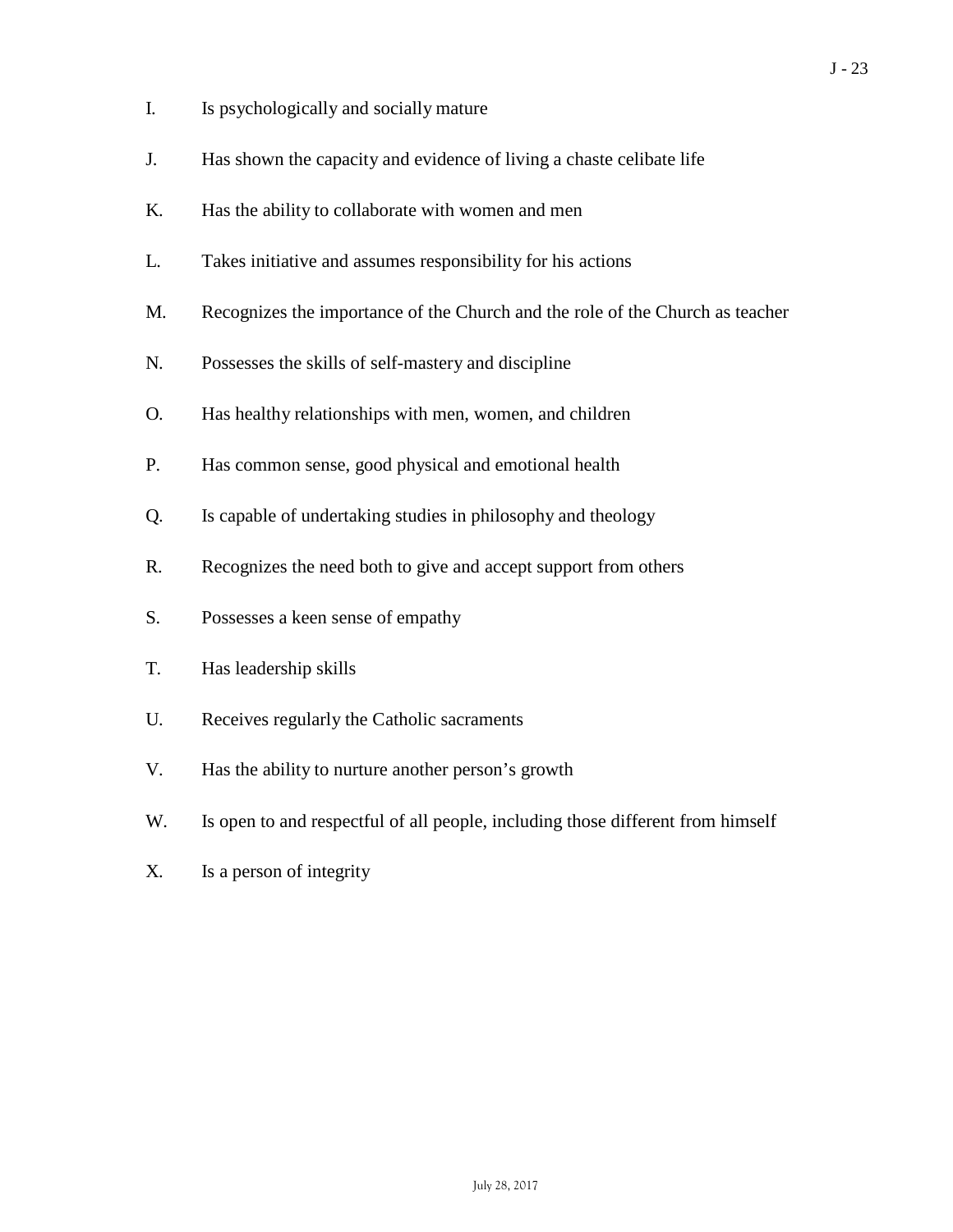# **Diocese of Austin**

# **Vocations Referral Form**

Please return this form to the Vocation Office, Diocese of Austin, 6225 Highway 290 East, Austin, TX 78723, (512) 949-2400 or fax (512) 949-2520.

These are names suggested by our parish to be informed of upcoming events that relate to vocational discernment. After prayerful consideration, we believe that they have qualities that are suitable for priesthood or religious life. Name Address City <u>City</u> Phone  $(\_\_)$ ZIP  $Cell (\_\_\_\_)$ E-mail address Age Male Female English Spanish In our letter to this person, what person or group may we mention as having recommended him/her? Name Address City ZIP  $Phone (\_)$ E-mail address Age Male Female English Spanish  $Cell$   $\qquad \qquad$ In our letter to this person, what person or group may we mention as having recommended him/her? Name and the set of the set of the set of the set of the set of the set of the set of the set of the set of the set of the set of the set of the set of the set of the set of the set of the set of the set of the set of the Address and the contract of the contract of the contract of the contract of the contract of the contract of the contract of the contract of the contract of the contract of the contract of the contract of the contract of th City ZIP Phone ( ) E-mail address Age Male Female English Spanish  $Cell (\_\_\_\_)$ 

In our letter to this person, what person or group may we mention as having recommended him/her?